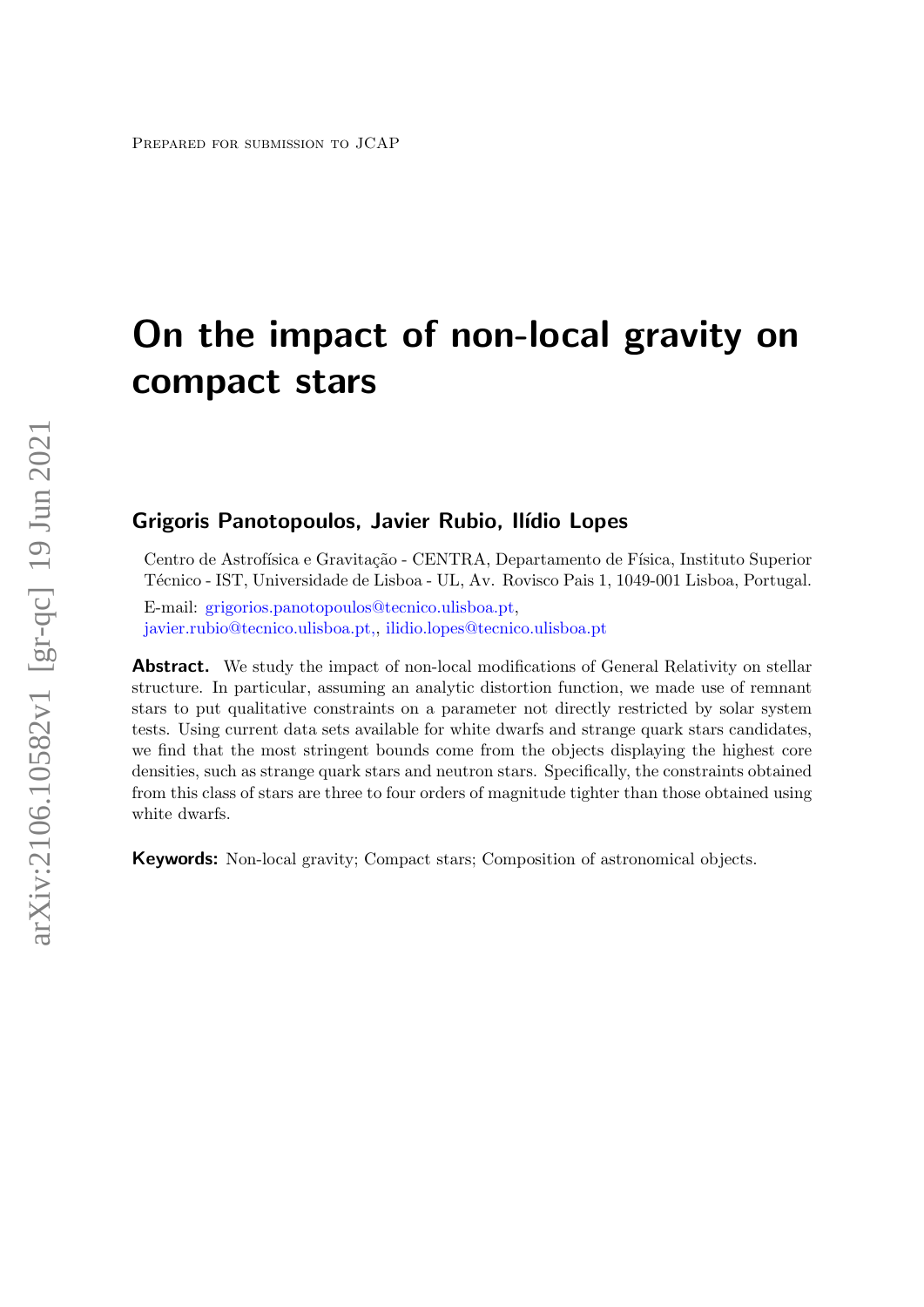# Contents

| 1 Introduction                         |                         |
|----------------------------------------|-------------------------|
| 2 An exemplary non-local model         | $\overline{\mathbf{2}}$ |
| 3 Tolman-Oppenheimer-Volkoff equations | 3                       |
| 4 White dwarfs                         | 5                       |
| 5 Strange quark stars                  | 7                       |
| 6 Conclusions                          | 10                      |

#### <span id="page-1-0"></span>1 Introduction

From the very inception of General Relativity (GR) people have looked for alternative theories of gravity. Most of these extensions are manifestly local. Note, however, that non-localities may appear naturally at high and low energies. The possibility that gravitational interactions become non-local near the Planck scale is suggested among others by string theory [\[1,](#page-11-0) [2\]](#page-11-1). On the other hand, infrared non-localities may appear in effective field theories obtained by integrating out light degrees of freedom [\[3–](#page-11-2)[5\]](#page-11-3) or in quantum gravity approaches aimed to solve the unboundedness of the Euclidean Einstein-Hilbert action  $[6, 7]$  $[6, 7]$ . In particular, since graviton fluctuations exists generically around flat spacetimes, there is no fundamental reason to assume that the effective gravitational action must be local.

The implications on non-localities in cosmology have been extensively studied in the literature, with special emphasis on the early and late acceleration of the Universe [\[8–](#page-12-2)[31\]](#page-13-0). In this paper, we turn our attention to potential constraints coming from remnant stars, since any viable new extension of GR must necessarily pass this class of astrophysical tests to be validated. To this end, we will focus on a specific setting in which the effect of non-localities is encoded on functionals of the dimensionless covariant combination  $\phi \equiv \Box^{-1}R$ , with R the Ricci scalar and  $\square^{-1}$  the Green function of the d'Alembertian operator  $\square \equiv \nabla^{\mu} \nabla_{\mu}$ , with  $\nabla_{\mu}$  the Christoffel covariant derivative [\[6\]](#page-12-0). For a given spherical collapsed structure of mass  $M$  and size  $L$ , this quantity is of the order of the *compactness*, defined as the ratio of Schwarzschild radius to the radius of object,  $\phi = R/\Box \sim R \times L^2 \sim GM/L$ . While this parameter is significantly smaller than one in the solar system, it becomes sizable in more compact objects such as white dwarfs, neutron stars or strange quark stars, opening the possibility of testing non-local gravity theories with astrophysical observations.

Obtaining accurate and model-independent astrophysical constraints on modified gravity scenarios is of course a rather subtle issue, since the uncertainties associated with the choice of a equation of state and the modelling of the wide range of densities, temperatures, isospin asymmetries and layers encountered in the stellar interior unavoidably interfere with the assumed theory of gravity. This limitation is particularly relevant for neutron stars since current terrestrial experiments are unable to test the behavior of cold nuclear matter at densities above the saturation density of nuclei,  $\rho_s = 2.8 \times 10^{14} \text{ g} \cdot \text{cm}^{-3}$  [\[32\]](#page-13-1), and therefore the extreme conditions taking place in the deep core of these objects. In the lack of a definitive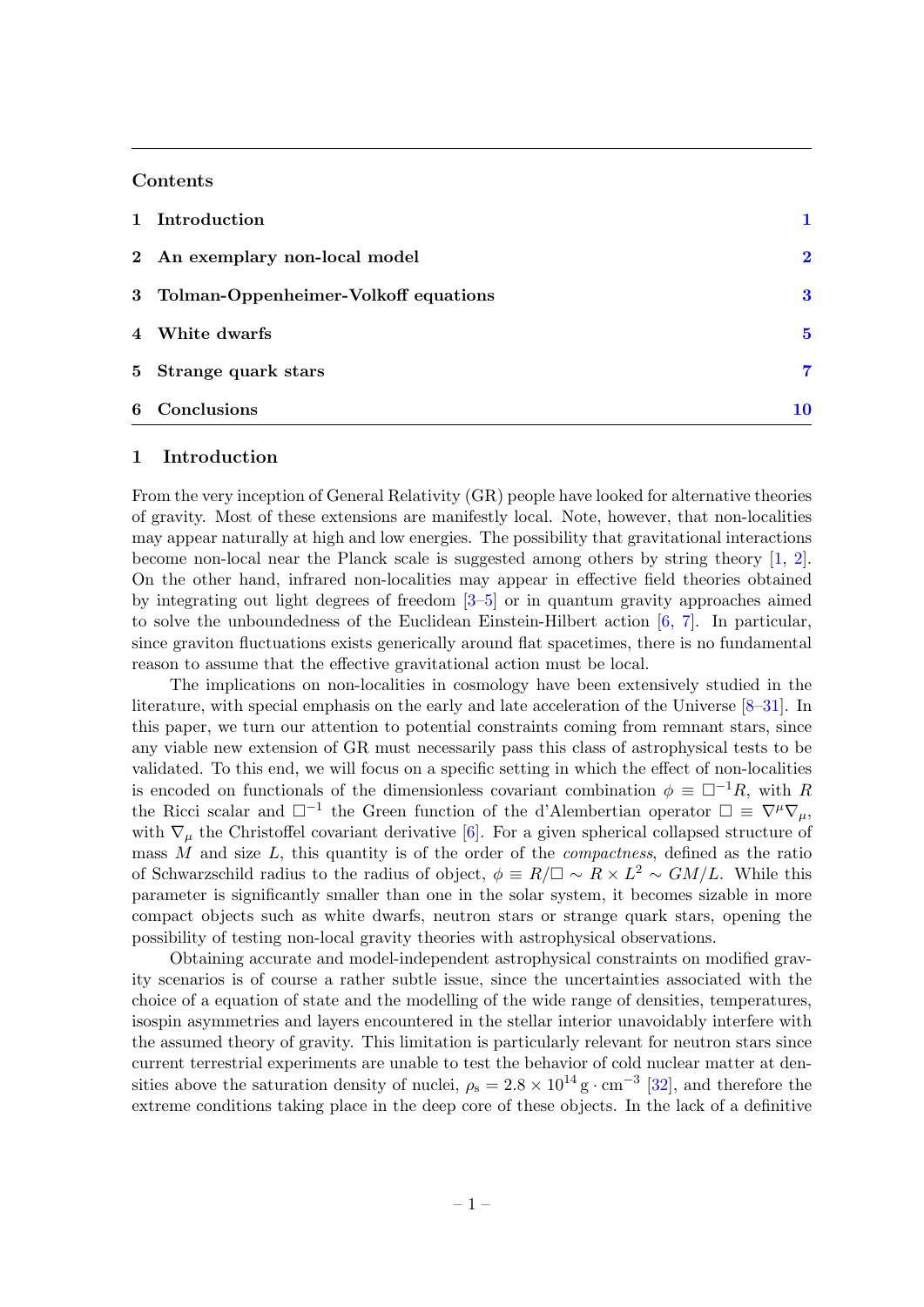characterization of the equation of state of compact objects, we will restrict ourselves to a qualitative rather than quantitative analysis of the impact on non-localities in compact stars. Nevertheless, we expect the forthcoming gravitational-wave, X-ray and gamma-ray detectors to make compact stars a powerful tool to constrain non-local theories of gravity. In particular, since those stars are scattered across the Milky Way, and more noticeably near the supermassive black hole at the Galactic center, they can validate the theory in different environments within the Galaxy. Moreover, such bounds could be particularly insightful once we have a better knowledge of those stars' inner structure, including their equation of state (EoS). Here, we present a first attempt to constrain a non-local gravity theory using two fiducial classes of compacts stars, namely white dwarfs and strange quark stars.

Our work in this article is organized as follows: Section [2](#page-2-0) introduces non-local theories of gravity by considering an exemplary setting not involving new dimensional parameters beyond those already present in the usual Einstein-Hilbert action. The generalized Tolman-Oppenheimer-Volkoff equations describing the evolution of spherically collapsed systems are presented in Section [3,](#page-3-0) leaving for Sections [4](#page-5-0) and [5](#page-7-0) their application to specific scenarios such as white dwarfs and strange quark stars. Finally, our conclusions are presented in Section [6.](#page-10-0)

#### <span id="page-2-0"></span>2 An exemplary non-local model

Non-local models of gravity are typically written down as an Einstein-Hilbert term supplemented by a number of integral or infinite-derivative curvature operators [\[33\]](#page-13-2). For the sake of concreteness, we will here consider a simple non-local model

<span id="page-2-1"></span>
$$
S = \int d^4x \sqrt{-g} \left\{ \frac{1}{2\kappa^2} R \left[ 1 + f(\Box^{-1}R) \right] \right\} + S_{\rm M}
$$
 (2.1)

distorting GR by an arbitrary function f of the dimensionless quantity  $\Box^{-1}R$ , with  $\kappa =$  $M_P^{-1} = (8\pi G)^{1/2}$  the inverse Planck mass and  $S_M$  the matter action. This type of theory was suggested to cure the unboundedness of Euclidean Einstein gravity  $[6]$  and has been extensively studied in a cosmological setting [\[8,](#page-12-2) [9,](#page-12-3) [11,](#page-12-4) [12,](#page-12-5) [14,](#page-12-6) [16,](#page-12-7) [17,](#page-12-8) [21,](#page-12-9) [23,](#page-12-10) [24,](#page-12-11) [26,](#page-12-12) [28–](#page-13-3)[31\]](#page-13-0). In this paper, we will assume it to be just a convenient parametrization of non-localities at small scales. In particular, we make no claims about its validity at cosmological distances or the potential implications associated with this extension [\[28–](#page-13-3)[31\]](#page-13-0).

In order to study the inhomogeneous response of the *distortion function*  $f(\Box^{-1}R)$  to the energy-momentum tensor of compact objects, it is convenient to introduce an auxiliary scalar field  $\phi$  and a Lagrange multiplier  $\xi$  such that the non-local action [\(2.1\)](#page-2-1) is brought to a local form [\[9,](#page-12-3) [34\]](#page-13-4)

<span id="page-2-3"></span>
$$
S = \int d^4x \sqrt{-g} \left\{ \frac{1}{2\kappa^2} \left[ R \left( 1 + f(\phi) \right) + \xi \left( R - \Box \phi \right) \right] \right\} + S_M
$$
  
= 
$$
\int d^4x \sqrt{-g} \left\{ \frac{1}{2\kappa^2} \left[ R(1 + f(\phi) + \xi) + g^{\mu\nu} \partial_\mu \xi \partial_\nu \phi \right) \right\} + S_M ,
$$
 (2.2)

where in the last step we have integrated out a total derivative. The associated equations of motion are derived by performing the variation with respect to  $\xi$ ,  $\phi$  and  $g_{\mu\nu}$ , getting respectively

<span id="page-2-2"></span>
$$
\Box \phi = R \,,\tag{2.3}
$$

$$
\Box \xi = f_{,\phi}(\phi)R\,,\tag{2.4}
$$

$$
G_{\mu\nu}(1+f(\phi)+\xi)+(g_{\mu\nu}\Box-\nabla_{\mu}\nabla_{\nu})(f(\phi)+\xi)-\frac{1}{2}g_{\mu\nu}\partial^{\rho}\xi\partial_{\rho}\phi+\partial_{(\mu}\xi\partial_{\nu)}\phi=\kappa^2T_{\mu\nu},
$$
 (2.5)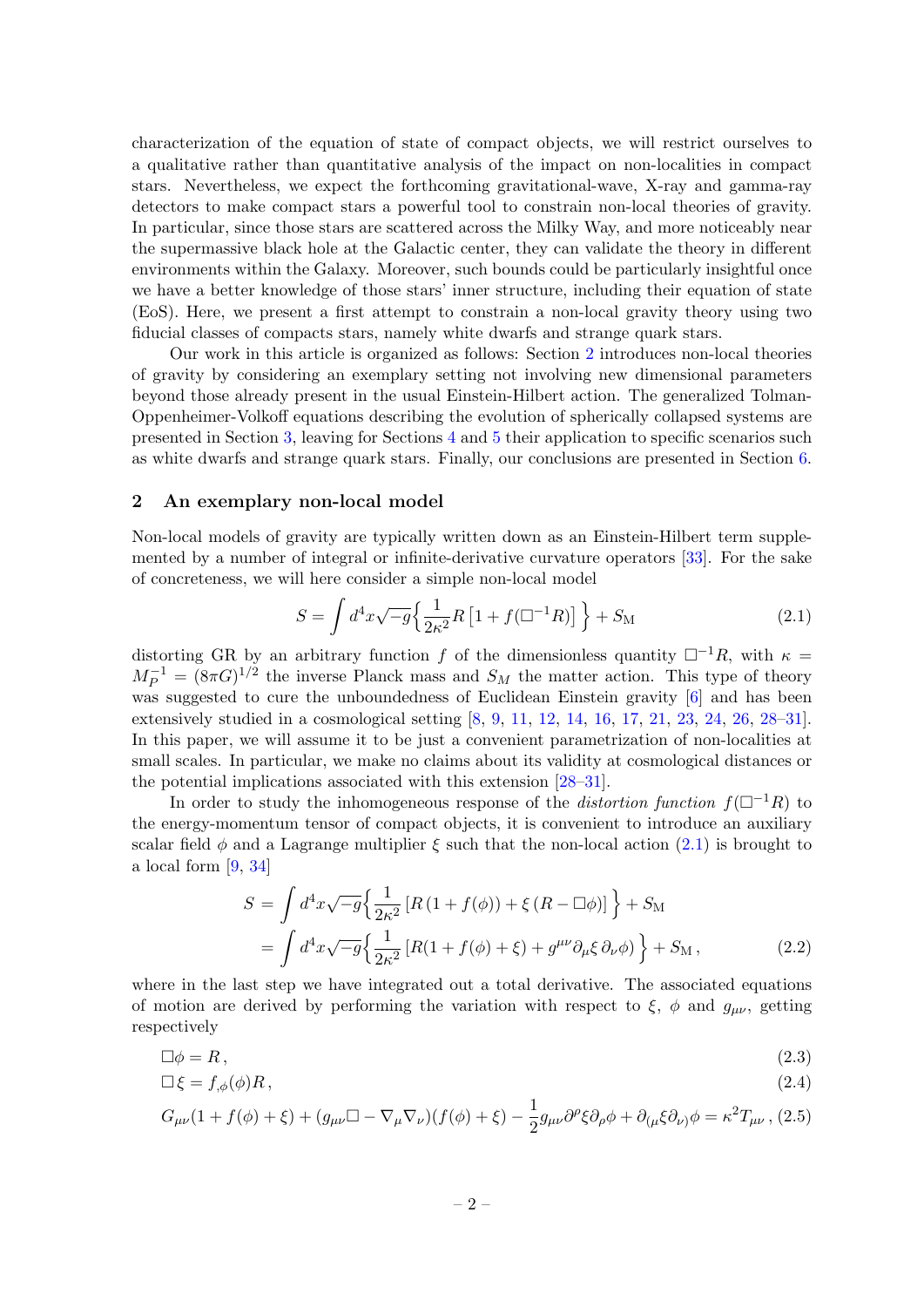with  $T_{\mu\nu} \equiv -2/\sqrt{-g}\delta S_M/\delta g^{\mu\nu}$  the energy-momentum tensor of the matter action and the parenthesis around indexes denoting symmetrization.

The original non-local form  $(2.1)$  is recovered by inserting the constraint  $(2.3)$  into the local action [\(2.2\)](#page-2-3), being therefore the two representations equivalent on-shell. It is important to note, however, that we are not dealing with a standard scalar-tensor theory involving new degrees of freedom beyond the metric. In particular, the use of the inverse operator  $\square^{-1}$  in Eq. [\(2.1\)](#page-2-1) implies a choice of boundary conditions, understood these as a property of the theory itself rather than as free parameters to be varied for each solution [\[33\]](#page-13-2). The condition for  $\phi$  can be obtained by expanding the Ricci scalar in an eigenvector basis of the D'Alambertian operator [\[6\]](#page-12-0),

$$
R(x) = \sum_{n} a_n R_n(x), \qquad \Box R_n = \lambda_n R_n(x), \qquad \Box^{-1} R(x) = \sum_{n} a_n \lambda_n^{-1} R_n(x), \qquad (2.6)
$$

and requiring regularity for non-vanishing eigenvalues  $\lambda_n$  ( $\Box R = 0 \Rightarrow R = 0$ ). For the Ricci-flat geometries we will be interested in in this paper, this implies  $\phi = \Box^{-1}R = 0$  there [\[6,](#page-12-0) [11\]](#page-12-4). We will come back to this condition in the next Section, when describing the exterior of isolated stellar objects [cf. Eq. [\(3.14\)](#page-5-1)].

# <span id="page-3-0"></span>3 Tolman-Oppenheimer-Volkoff equations

The field equations  $(2.3)-(2.5)$  $(2.3)-(2.5)$  can be reduced to ordinary coupled differential equations by considering a specific spacetime geometry. Neglecting for simplicity the stellar rotation, we assume here a static and spherically symmetric line element

$$
ds^{2} = -e^{2\nu(r)}dt^{2} + e^{2\lambda(r)}dr^{2} + r^{2}(d\theta^{2} + \sin^{2}\theta d\varphi^{2}),
$$
\n(3.1)

with t, r,  $\theta$  and  $\varphi$  a set of Schwarzschild-like coordinates and  $\nu(r)$  and  $\lambda(r)$  two independent functions of the radial coordinate only. Given a perfect energy-momentum tensor  $T_{\mu\nu} = \text{diag}(-\rho, p, p, p)$  with  $\rho$  the energy density and p the isotropic pressure, the tt and  $rr$  components of Einstein equations  $(2.5)$  take the form [\[35\]](#page-13-5)

<span id="page-3-1"></span>
$$
(1 + f(\nu) + \xi) \left( \frac{1 - e^{2\lambda}}{r^2} - \frac{2\lambda'}{r} \right) + \frac{1}{2} \xi' \nu' - \left( \frac{2}{r} - \lambda' \right) (f' + \xi') - \left( \phi'' f_{\phi} + \phi'^2 f_{\phi \phi} + \xi'' \right) = \kappa^2 e^{2\lambda} \rho,
$$
  

$$
(1 + f(\nu) + \xi) \left( \frac{1 - e^{2\lambda}}{r^2} + \frac{2\nu'}{r} \right) - \frac{1}{2} \xi' \nu' - \left( \frac{2}{r} + \nu' \right) (f' + \xi') = -\kappa^2 e^{2\lambda} p,
$$
 (3.2)

with the primes denoting derivatives with respect to the radial coordinate  $r$ . Note that the isometries of the metric are inherited by the scalar fields  $\phi$  and  $\xi$ , as well as by the functions constructed out of them. These formulas are supplemented by the field equations [\(2.3\)](#page-2-2) and  $(2.4),$  $(2.4),$ 

<span id="page-3-2"></span>
$$
\phi'' + \left(\frac{2}{r} + \nu' - \lambda'\right)\phi' - \mathcal{G} = 0, \qquad \xi'' + \left(\frac{2}{r} + \nu' - \lambda'\right)\xi' - 2f_{\phi}\mathcal{G} = 0, \qquad (3.3)
$$

and the trace of Einstein's equations

$$
2(1+f(\phi)+\xi)\mathcal{G}+\phi'\xi'-3\left[(\phi''f_{\phi}+\phi'^{2}f_{\phi\phi}+\xi'')+\left(\frac{2}{r}+\nu'-\lambda'\right)(f'+\xi')\right]=\kappa^{2}e^{2\lambda}(\rho-p),\tag{3.4}
$$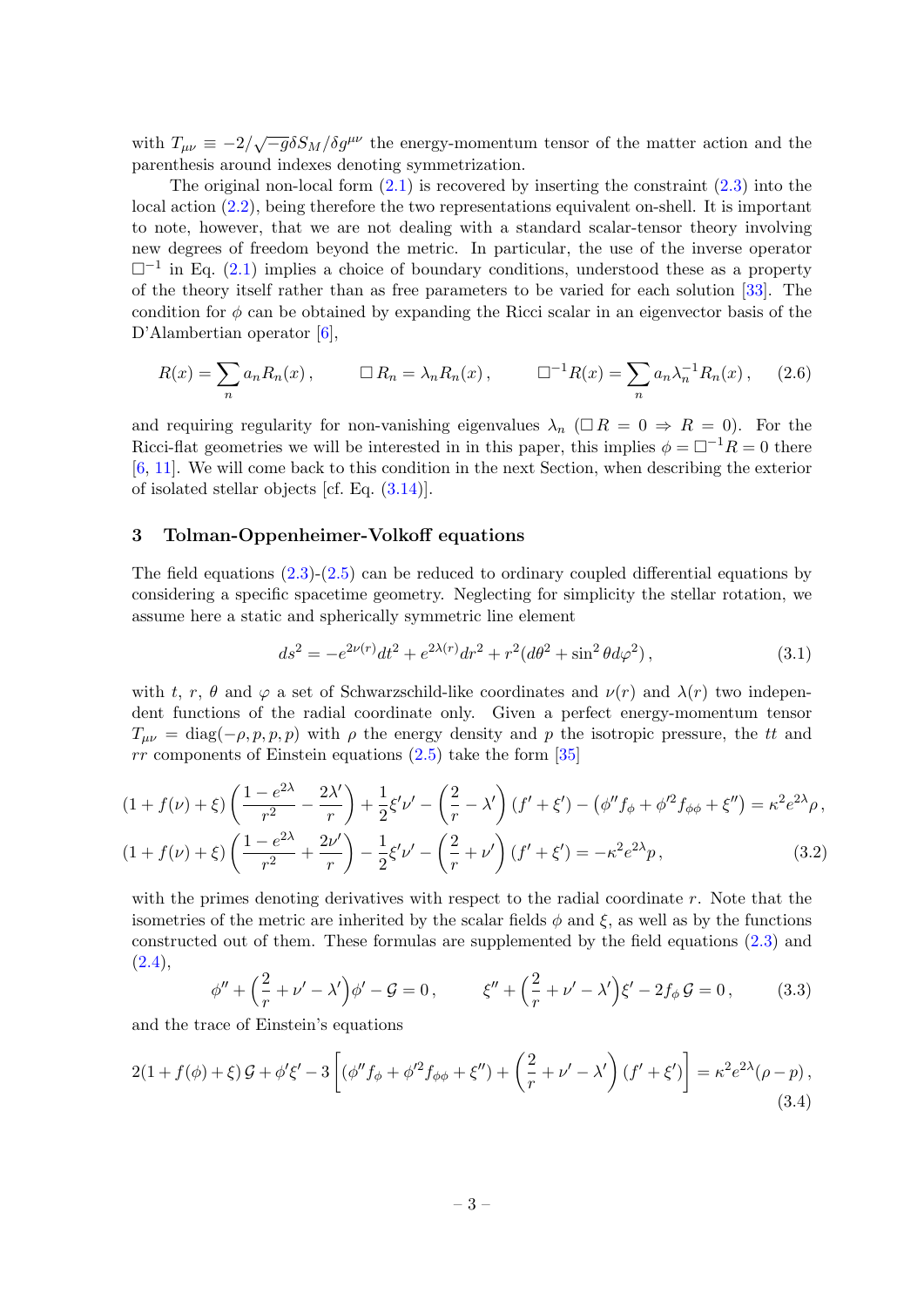where, for the sake of compactness, we have defined a combination

$$
\mathcal{G} \equiv \nu'' + \nu'^2 - \nu' \lambda' + \frac{2}{r} (\nu' - \lambda') + \frac{1 - e^{2\lambda}}{r^2}.
$$
 (3.5)

Given a distortion function  $f(\phi)$ , the numerical solutions of this highly non-linear Tolman-Oppenheimer-Volkoff (TOV) problem [\[36,](#page-13-6) [37\]](#page-13-7) can be found by assuming either a specific solution for the metric tensor or an equation of state (EoS)  $p(\rho)$  characterizing the relation between the internal pressure and the energy density. The first approach was followed in Ref. [\[35\]](#page-13-5), where the authors constructed an empirical equation of state by imposing the metric potentials  $\lambda(r)$  and  $\nu(r)$  to be quadratic in the radial coordinate r. Here, on the contrary, we will assume a physically-motivated EoS right from the beginning and determine from it the metric potentials dictating the observable properties of the star.

For the distortion function, we will assume it to be analytic,

<span id="page-4-1"></span>
$$
f(\phi) = \sum_{i=1}^{\infty} f_i \, \phi^i \simeq f_1 \phi + f_2 \phi^2 + \dots \,, \tag{3.6}
$$

and benefit from the existing solar system constraint on the first term,  $|f_1| \lesssim 5.7 \times 10^{-6}$  [\[11\]](#page-12-4), focusing our attention in the next coefficient  $f_2$ .<sup>[1](#page-4-0)</sup> For the equation of state, we will consider two illustrative cases applicable to compact objects: i) a Chandrasekhar EoS describing white dwarfs and ii) a color-flavor locked EoS describing strange quark stars. For each of these scenarios, we will numerically integrate the structure equations from the center to the surface of the star, imposing boundary conditions for the fluid, the metric potentials and the scalar fields at its center, namely

$$
m(0) = 0, \qquad \rho(0) = \rho_c, \qquad (3.7)
$$

$$
\nu(0) = \nu_c, \qquad \nu'(0) = 0, \qquad (3.8)
$$

and

$$
|\xi(0)| = 5.5 \times 10^{-6}, \qquad \xi'(0) = 0, \qquad (3.9)
$$

$$
\phi(0) = \phi_c, \qquad \phi'(0) = 0, \qquad (3.10)
$$

with the subindex  $c$  denoting central values. This provides, among other observables, the mass function of the star,

$$
e^{-2\lambda(r)} \equiv 1 - \frac{2\,G\,m(r)}{r},\tag{3.11}
$$

as a function of the radial coordinate r. Finally, we match the interior solution to a exterior vacuum solution described by the Schwarzschild geometry

$$
ds^{2} = -\left(1 - \frac{2GM}{r}\right)dt^{2} + \left(1 - \frac{2GM}{r}\right)^{-1}dr^{2} + r^{2}(d\theta^{2} + \sin^{2}\theta d\varphi^{2}),
$$
 (3.12)

<span id="page-4-0"></span><sup>&</sup>lt;sup>1</sup>A rough upper limit on  $f_2$  can be obtained by requiring the consistency of the perturbative treatment. In particular, if the condition  $|f_2 \phi^2| \leq |f_1 \phi|$  is not satisfied, higher-order corrections will overpass the first order contribution, giving rise to inconsistencies with the above solar system tests. Taking into account the value of the compactness parameter in the solar system,  $\phi \sim GM_{\odot}/L_{\odot} \simeq 2.12 \times 10^{-6}$ , we get  $f_2 \lesssim 2.7$ .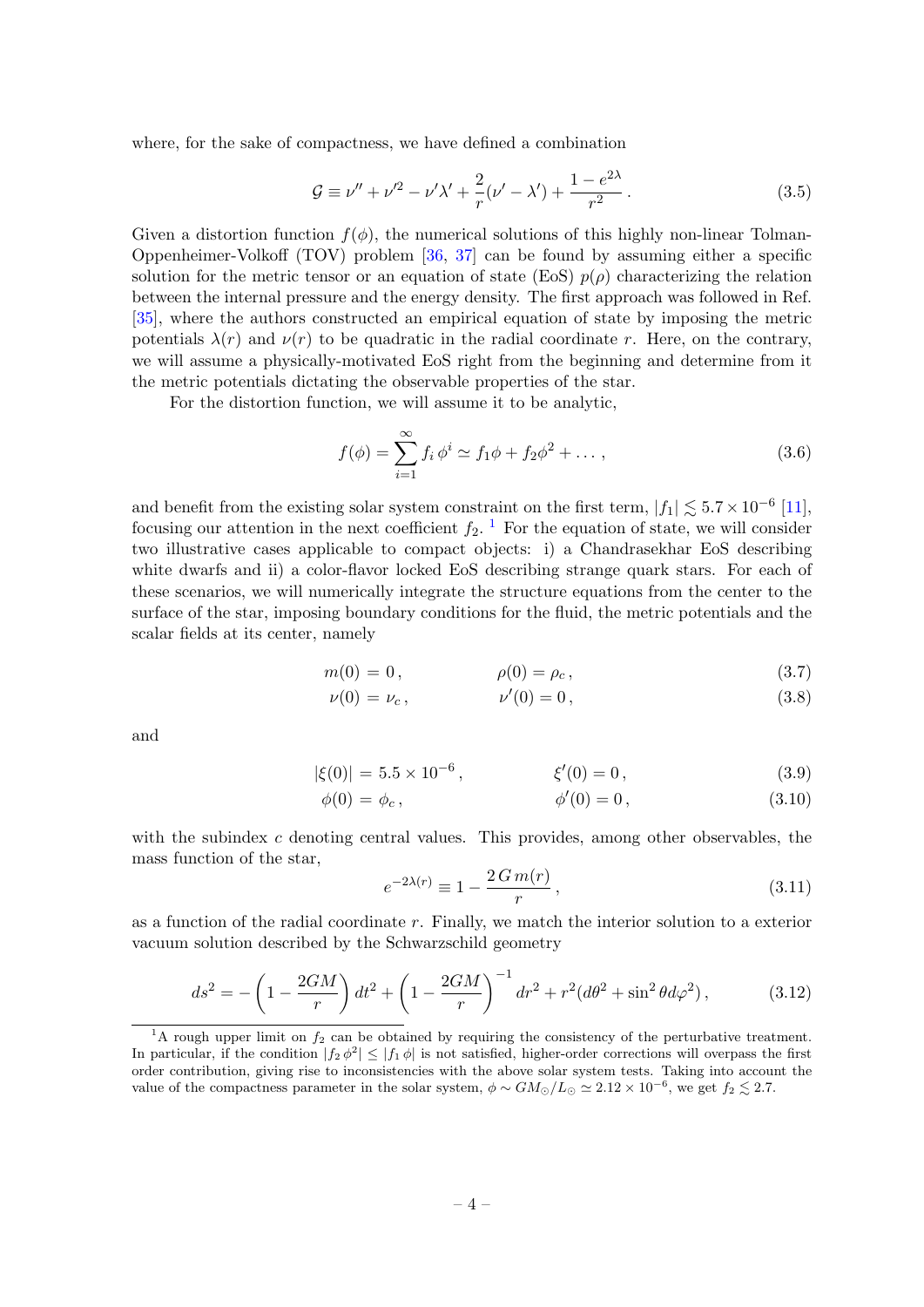with M the stellar mass. The matching conditions require (cf. the discussion at the end of Section [2\)](#page-2-0)

<span id="page-5-1"></span>
$$
p(R) = 0,\t\t(3.13)
$$

$$
\phi(R) = 0,\tag{3.14}
$$

$$
m(R) = M, \tag{3.15}
$$

$$
e^{2\nu(R)} = 1 - \frac{2GM}{R},\tag{3.16}
$$

with  $R$  the radius of the star. The obtained profiles are then checked to satisfy several physicality requirements, such as the causality condition for the speed of sound,

<span id="page-5-2"></span>
$$
0 < c_s^2 \equiv \frac{dp}{d\rho} < 1\,,\tag{3.17}
$$

the stability bound for the adiabatic index [\[38\]](#page-13-8),

<span id="page-5-3"></span>
$$
\Gamma \equiv c_s^2 \left( 1 + \frac{\rho}{p} \right) > \frac{4}{3},\tag{3.18}
$$

and the strong energy condition,

<span id="page-5-4"></span>
$$
\rho + p \ge 0, \qquad \rho + 3p \ge 0. \tag{3.19}
$$

Note that, if the latest requirement is fulfilled, the weak energy condition ( $\rho \geq 0$ ,  $\rho + p \geq 0$ ), the null energy condition  $(\rho + p \geq 0)$  and the dominant energy condition  $(\rho \geq |p|)$  are automatically satisfied.

Finally, we stress that for a given central pressure and energy density, the central values of  $\phi_c$  and  $\nu_c$  cannot be picked up at random. Instead they must be computed by applying a shooting method, such that all the matching conditions are simultaneously fulfilled, and the whole numerical scheme is self-consistent.

### <span id="page-5-0"></span>4 White dwarfs

In a nutshell, the evolution of a white dwarf can be described as the end stage of the evolution of a progenitor main-sequence star with a mass smaller than  $10 M_{\odot}$ . In the advanced postmain sequence phase, the star ejects its outer layers of light elements in the form of a planetary nebula, leaving behind a white dwarf: an Earth-size solar-mass remnant with a Helium or Carbon/Oxygen core and a hydrogen or helium atmosphere [\[39\]](#page-13-9). Given the lack of enough light elements to ignite further fusion reactions, the gravitational collapse of this compact star is only prevented by the degeneracy pressure of its constituent electrons. Once formed, the white dwarf cooling is inevitable, starting with an intense neutrino emission of a very hot and young white dwarf, and ending up as a cold and old white dwarf with a crystallized core [\[40\]](#page-13-10).

While it is nowadays possible to develop quite robust models of white dwarfs (see e.g., [\[41\]](#page-13-11) and references therein), we opt here for a simple model that has the advantage of being analytical (see Refs. [\[42\]](#page-13-12) and [\[43\]](#page-13-13)). Despite its simplicity, the results obtained in this paper are not expected to be significantly different from those following from more sophisticated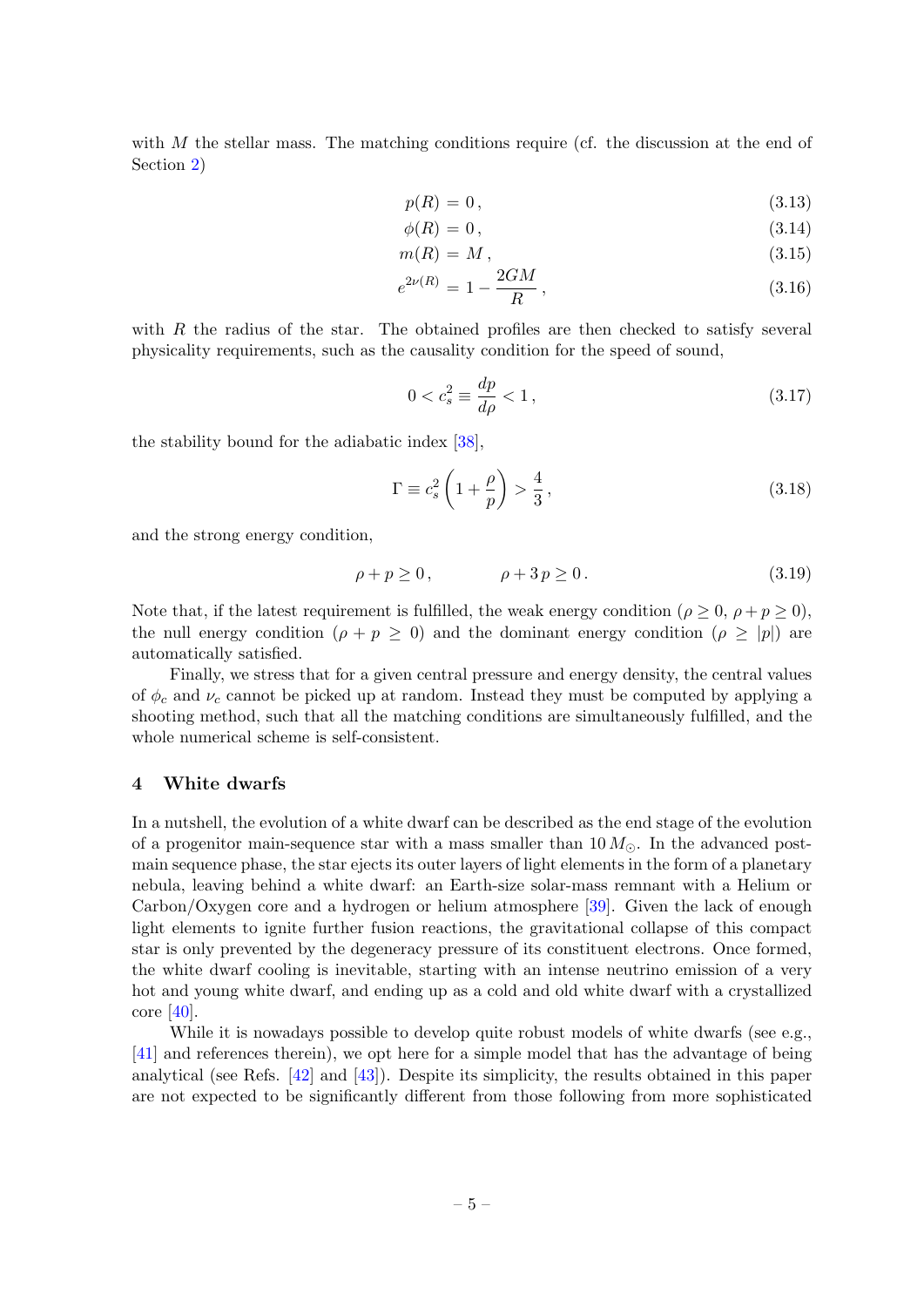

<span id="page-6-1"></span>Figure 1. Theoretical energy density, pressure, mass function and scalar field profile for a WD displaying a polytropic Chandrasekhar EoS  $(4.2)$ , a fiducial non-local coefficient  $f_2 = 5$  and a central energy density  $\rho_c = 7.7 \times 10^5 \text{ gr/cm}^3$ .

analysis. Therefore, in the following we shall assume an ideal Fermi gas with energy density and pressure

$$
\rho_{\rm WD} = \frac{2}{(2\pi)^3} \int_0^{k_F} d^3 \vec{k} \sqrt{k^2 + m^2} \,, \qquad p_{\rm WD} = \frac{1}{3} \frac{2}{(2\pi)^3} \int_0^{k_F} d^3 \vec{k} \frac{k^2}{\sqrt{k^2 + m^2}} \,, \qquad (4.1)
$$

with m denoting the electron mass and  $k_F$  the Fermi wavenumber following from the electron number density  $n = k_F^3/(3\pi^2)$ . In the non-relativistic limit,  $k_F \ll m$ , these expressions lead to a polytropic EoS [\[44\]](#page-13-14)

<span id="page-6-0"></span>
$$
p = K_{\rm WD} \,\rho^{5/3} \,,\tag{4.2}
$$

with

$$
K_{\rm WD} = \frac{(3\pi^2)^{5/3}}{15\pi^2 m(\mu_e m_u)^{5/3}},\tag{4.3}
$$

 $m_u = 1.66 \times 10^{-27}$  kg the unified atomic mass unit [\[45\]](#page-13-15) and  $\mu_e = A/Z$  the average molecular weight per electron, with  $A$  and  $Z$  the mass and atomic numbers of the core element.

In this preliminary analysis, we choose to study the function  $f(\phi)$  in Eq. [\(3.6\)](#page-4-1) by computing the magnitude of the coefficient  $f_2$  and fixing  $f_1$  to the value obtained from solar system tests. A typical output of numerically solving the generalized TOV equations [\(3.2\)](#page-3-1)-[\(3.3\)](#page-3-2) for the above EoS is shown in Fig. [1,](#page-6-1) where we display the radial behavior of the pressure, the energy density, the mass function and the field profile for a fiducial value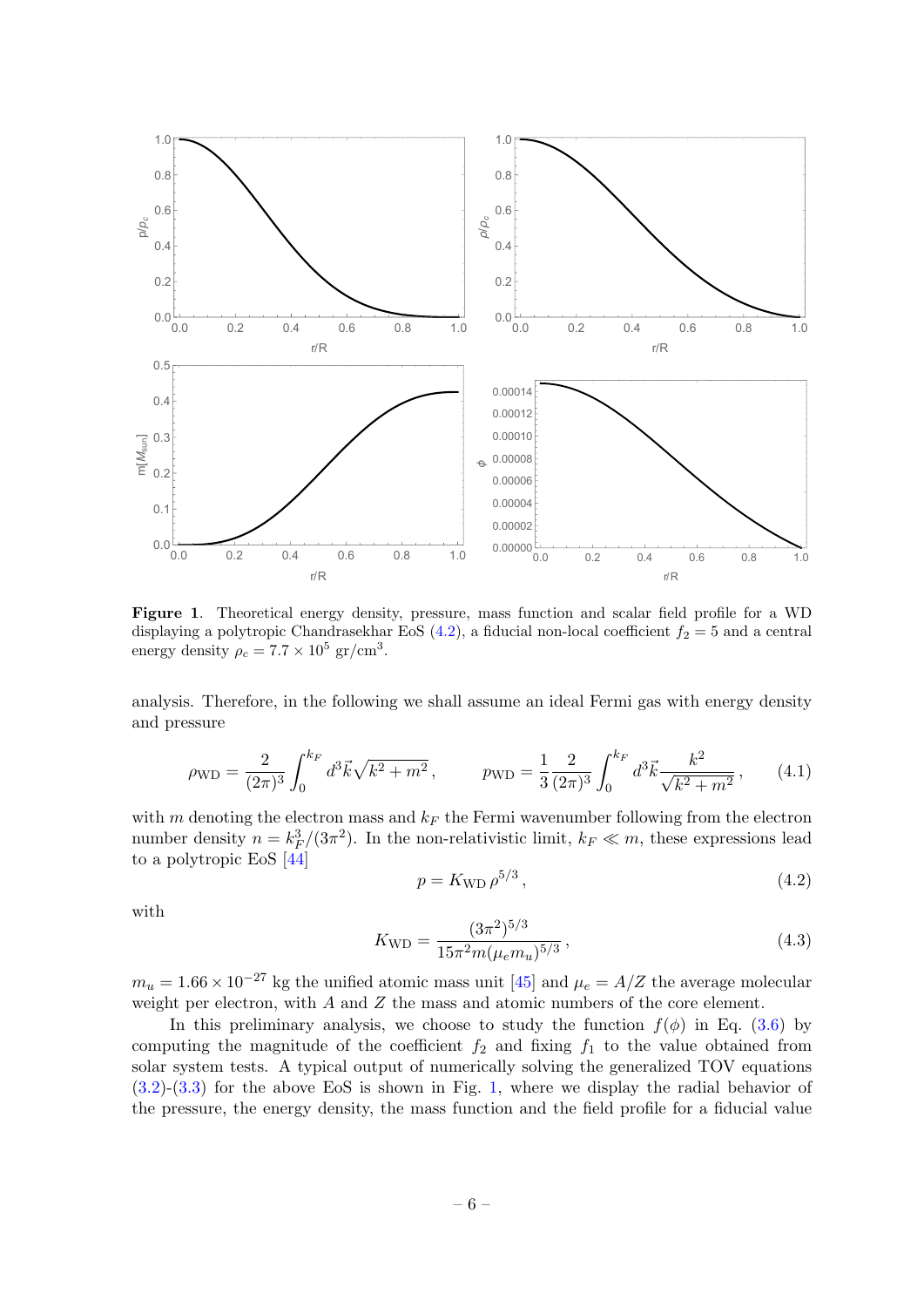

<span id="page-7-1"></span>Figure 2. Theoretical WD mass-radius relation for the polytropic Chandrasekhar EoS [\(4.2\)](#page-6-0) and different values of the non-local coefficient  $f_2$ . We display profiles for the GR limit  $f_2 = 0$  (black dashed),  $f_2 = -600$  (red),  $f_2 = -200$  (magenta),  $f_2 = 40$  (orange), and  $f_2 = 80$  (brown). Positive values of  $f_2$  shift the profiles to the right, whereas negative values shift them to the left. The data points correspond to observed white dwarfs stars with effective temperatures  $T < 20.000 \text{ K}$  [\[46\]](#page-13-16).

of the coefficient  $f_2$  in Eq. [\(3.6\)](#page-4-1). Note that, as anticipated from dimensional estimates in Section [1,](#page-1-0) the central value of the  $\phi$  field is comparable to the compactness of white dwarfs. The scalar field  $\phi$  varies monotonically from 1.4 × 10<sup>-4</sup> at the center to 0 at the surface. Such a low central  $\phi$  value is related to the fact that GR contributions coming from the generalized TOV equations are negligible when computing the structure of white dwarfs. In part, this explains why the internal structure of white dwarfs is still well described within the Newtonian approximation. The mass-radius relation obtained for different  $f_2$  values is further depicted in Fig. [2,](#page-7-1) clearly illustrating that large values of this parameter seem to be acceptable within the current uncertainties. Although a more detailed study could lead to a more accurate constraint, this straightforward model is already able to establish a bound  $-600 \lesssim f_2 \lesssim 80$ . This estimate could be additionally improved by accounting for leadingorder Coulomb corrections at the level of the EoS [\[47,](#page-13-17) [48\]](#page-13-18) or by taking into account the specific temperature dependence of each star via numerical simulations [\[49\]](#page-14-0). Since we do not expect these modifications to alter the qualitative picture described above, we postpone the detailed study of this issue to a future work.

#### <span id="page-7-0"></span>5 Strange quark stars

Non-local effects are expected to become important for smaller  $f_2$  values in compact objects exceeding the densities of white dwarfs.

The recent observation of gravitational waves and electromagnetic radiation from a neutron star merger [\[50,](#page-14-1) [51\]](#page-14-2) illustrates the potential of these objects for constraining modi-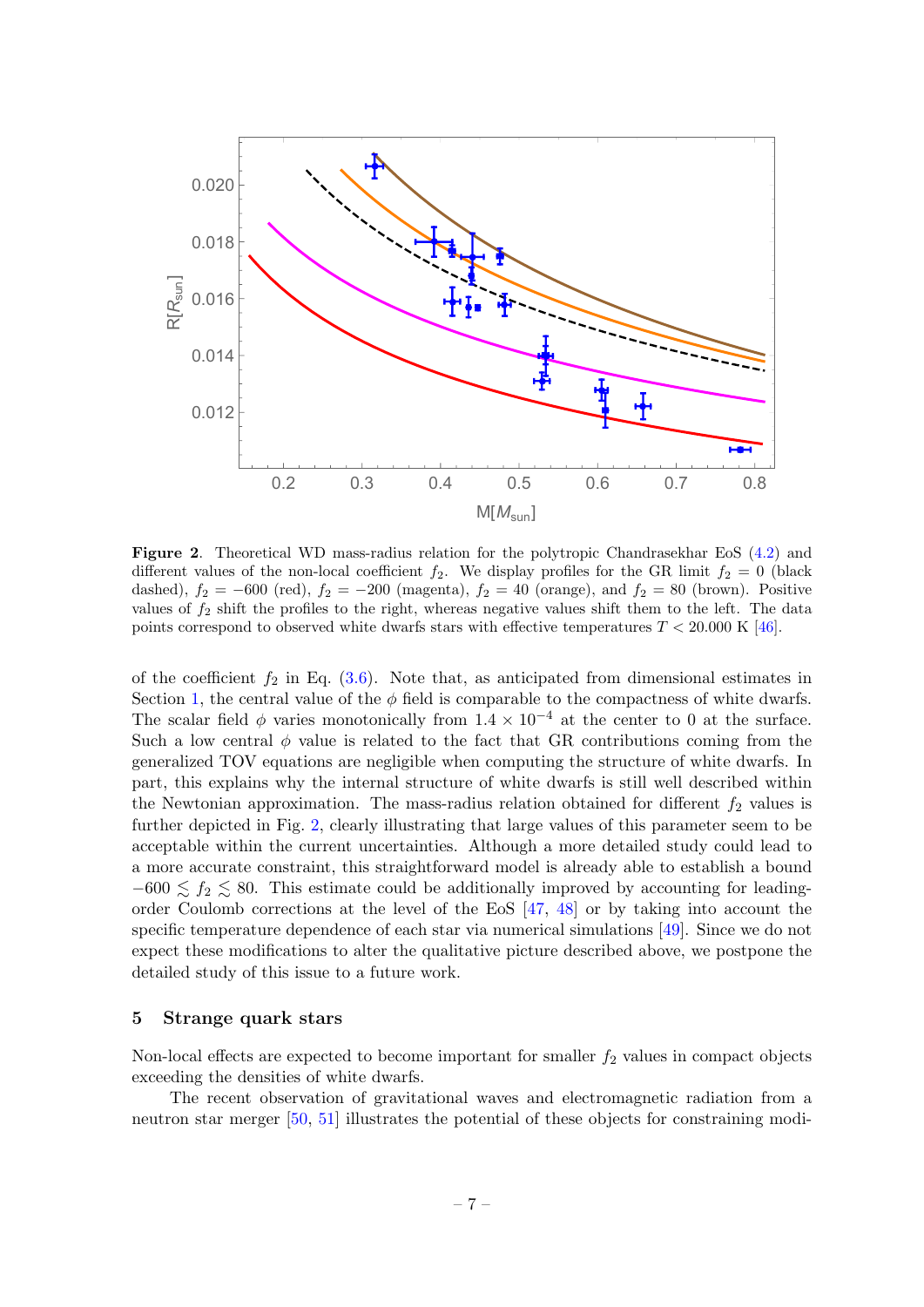

<span id="page-8-0"></span>Figure 3. Theoretical energy density, pressure, mass function, scalar field profile, speed of sound and relativistic adiabatic index for strange quark stars displaying the CFL EoS [\(5.3\)](#page-9-0), a fiducial nonlocal coefficient  $f_2 = -0.3$  and central pressure  $p_c = 0.75 B$ . Clearly, causality, stability and energy conditions are all fulfilled.

fied gravity theories like the Horndeski and beyond Horndeski scenarios [\[52–](#page-14-3)[55\]](#page-14-4). On top of that, it has improved our knowledge of the Quantum Chromodynamics EoS, imposing tight constraints on the maximum mass, radii and tidal deformability of neutron stars [\[56–](#page-14-5)[62\]](#page-14-6). Despite the success, the extraction of relevant information is still rather limited and other less conventional scenarios such as strange-quark stars [\[63,](#page-14-7) [64\]](#page-14-8) remain compatible with data. Given this intrinsic uncertainty, we will restrict ourselves to the latest possibility as a case of study, understanding the corresponding results as qualitatively extensible to neutron star scenarios of similar compactness.

Strange quark stars are based on the seminal works of Itoh [\[66\]](#page-14-9), Bodmer [\[67\]](#page-14-10), Terazawa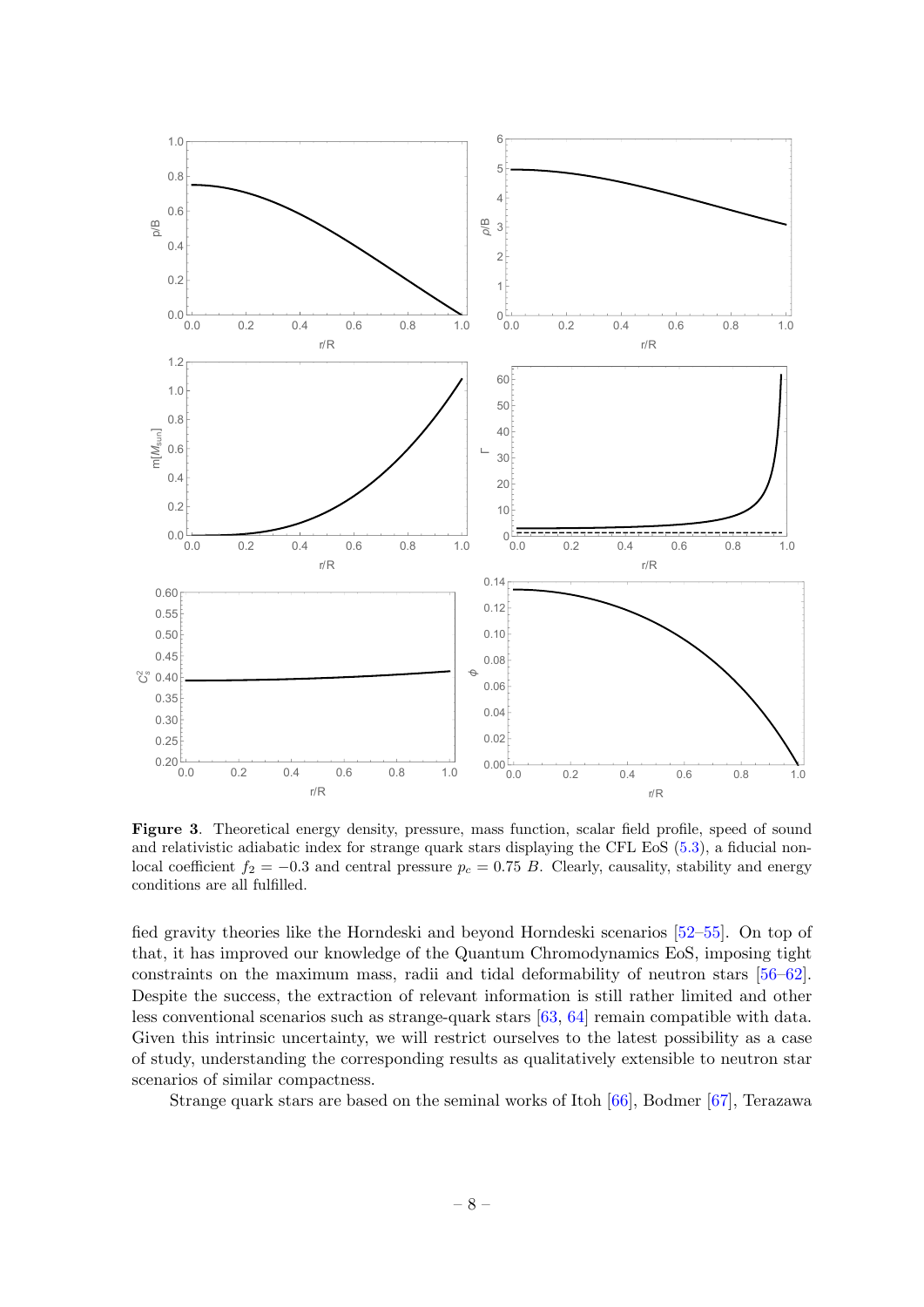

<span id="page-9-2"></span>Figure 4. Theoretical strange quark stars' mass-radius relation for the EoS [\(5.3\)](#page-9-0) and different values of the non-local coefficient  $f_2$ . We display profiles for the GR limit  $f_2 = 0$  (black dashed),  $f_2 = -0.35$ (brown),  $f_2 = -0.2$  (orange),  $f_2 = 0.2$  (red), and  $f_2 = 0.35$  (magenta). Positive values of  $f_2$  shift the profiles to the right, whereas negative values shift them to the left. Data points correspond to the strange quark candidates in Ref. [\[65\]](#page-14-11).

[\[68\]](#page-14-12) and Witten [\[69\]](#page-15-0), where it was proposed that strange quark matter consisting of up, down and strange quarks in weak equilibrium could replace  ${}^{56}Fe$  as the ground state of Quantum Chromodynamics at asymptotically large densities. According to this idea, the quarks in the stellar interior become effectively massless as compared with the associated chemical potential at very large densities, forming Cooper pairs with a common Fermi momentum. Since those pairs are electrically neutral, electrons cannot be present in this superfluid ground state [\[70\]](#page-15-1), dubbed color-flavor locked (CFL) phase. The associated energy density and pressure at quadratic order in the s-quark mass  $m_s$  take the form [\[71\]](#page-15-2)

$$
\rho = \frac{9\mu^4}{4\pi^2} - \frac{3\,m_s^2\,\mu^2}{4\pi^2} + \frac{3}{\pi^2}\Delta^2\mu^2 + B\,, \qquad p = \frac{3\mu^4}{4\pi^2} - \frac{3m_s^2\mu^2}{4\pi^2} + \frac{3}{\pi^2}\Delta^2\mu^2 - B\,, \tag{5.1}
$$

with

$$
\mu^2 = -\alpha + \left(\alpha^2 + \frac{4}{9}\pi^2(\rho - B)\right)^{1/2}, \qquad \alpha = -\frac{m_s^2}{6} + \frac{2\Delta^2}{3},\tag{5.2}
$$

 $B$  a phenomenological bag constant encoding the difference between the "perturbative vac-uum" and the true vacuum<sup>[2](#page-9-1)</sup> and  $\Delta$  the superconducting gap. Combining these equations, we get a pressure-density relation [\[71\]](#page-15-2)

<span id="page-9-0"></span>
$$
p = \frac{1}{3}(\rho - 4B) + \frac{2\Delta^2 \mu^2}{\pi^2} - \frac{m_s^2 \mu^2}{2\pi^2}.
$$
\n(5.3)

<span id="page-9-1"></span><sup>&</sup>lt;sup>2</sup>In the MIT bag model [\[72–](#page-15-3)[74\]](#page-15-4), hadrons consist of free or weakly interacting quarks confined to a finite region of space. This region or "bag" is stabilized by adding by hand a term  $g_{\mu\nu}B$  to the energy-momentum tensor inside the bag.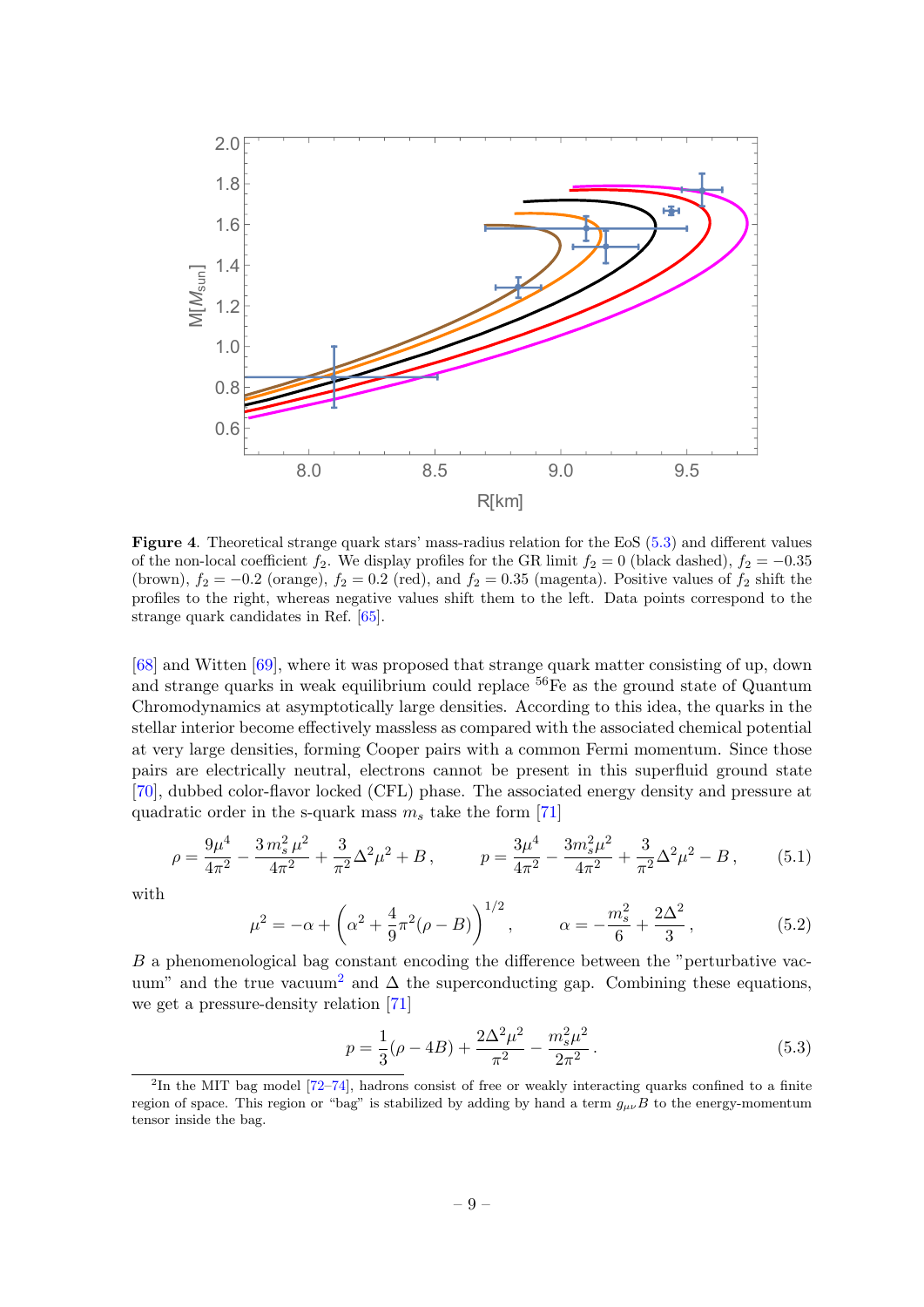The first piece in this expression corresponds to the usual MIT bag model (radiation plus constant) for strange quark matter systems [\[72–](#page-15-3)[74\]](#page-15-4). The second one, proportional to  $\Delta^2$ , is associated with the binding energy of the di-quark condensate and tends to make the system stiffer. The last term, proportional to  $m_s^2$ , has the opposite effect.

Since the numerical values of the quantities  $m_s$ , B and  $\Delta$  characterizing the EoS [\(5.3\)](#page-9-0) are not accurately known, they will be considered as free parameters in this work. Among the many viable cases within the stability window [\[75\]](#page-15-5)

$$
m_s^2 < 2\mu\Delta \,, \qquad B < \frac{m_n^4}{108\pi^2} + \frac{m_n^2\Delta^2}{2\pi^2} - \frac{m_s^2 m_n^2}{12\pi^2} \,, \tag{5.4}
$$

with  $m_n \simeq 939$  MeV the neutron mass, we shall consider here a scenario with  $B = 60 \,\text{MeV}$ .  $\text{fm}^{-3}$ ,  $m_s = 150 \text{ MeV}$  and  $\Delta = 100 \text{ MeV}$ , in agreement with other phenomenological studies suggesting that  $B > 57$  MeV/fm<sup>3</sup> [\[74\]](#page-15-4) and  $\Delta = (100 - 200)$  MeV [\[76\]](#page-15-6). The output of numerically solving the generalized TOV equations [\(3.2\)](#page-3-1)-[\(3.3\)](#page-3-2) for this set of parameters is displayed in Figs. [3](#page-8-0) and [4](#page-9-2) for different values of the coefficient  $f_2$  in Eq. [\(3.6\)](#page-4-1). Like in the case of white dwarf stars, the scalar field  $\phi$  is a decreasing function of the radial coordinate from the center to the surface of the strange quark star, varying from  $1.4 \times 10^{-1}$  to 0. However, in the latter class of stars, the central value of  $\phi$  is three orders of magnitude larger than in the case of a white dwarf, being this enhancement related to the no-longer negligible relativistic contributions in the TOV equation. As shown in Fig. [4,](#page-9-2) the ensemble of the data points of Ref.  $[65]$  can be described by a restrict set of  $f_2$  values. Specifically, in the case of a strange quark star we found that  $-0.35 \lesssim f_2 \lesssim 0.35$ . The pressure and the energy density exhibit the typical behavior of quark matter. In particular, while both of them decrease monotonically with the radial coordinate, only the pressure vanishes at the surface of the star. Note also that the physicality conditions  $(3.17)$ ,  $(3.18)$  and  $(3.19)$  are clearly satisfied throughout the system.

The typical value of the scalar field at the center of strange quark stars is significantly larger than the one obtained in the case of WDs, in agreement with the larger compactness of those objects. This implies that, in spite of the many uncertainties involved, the analysis based on strange quark stars translates generically into a tighter limit,  $|f_2| \leq \mathcal{O}(1)$ . Specifically, like the magnitude of the scalar field central value in both stars, the constraints in a quark star and, by extension in a neutron star, are three orders of magnitude better than those coming from a white dwarf.

Before concluding our work, a final comment is in order. The  $M - R$  profiles are modified due to the generalized structure equations, but the physics in the interior of the stars (composition and EoS) remain unaltered. In particular, the redistribution of the density inside the compact star alters only the radial profile of the gravity field, affecting therefore just marginally the cooling process and leaving almost intact the overall cooling time.

# <span id="page-10-0"></span>6 Conclusions

We have argued that compact stars comprise an interesting laboratory to test the imprints of non-local theories of gravity at small scales, being potentially complementary to solar system tests. To illustrate this, we have considered a simple parametrization of non-localities involving an analytic distortion function  $f(\Box^{-1}R)$ . After recasting the associated Lagrangian density in a local representation, we made use of a static and spherically symmetric ansatz to reduce the equations of motion to a generalized Tolman-Oppenheimer-Volkoff form. The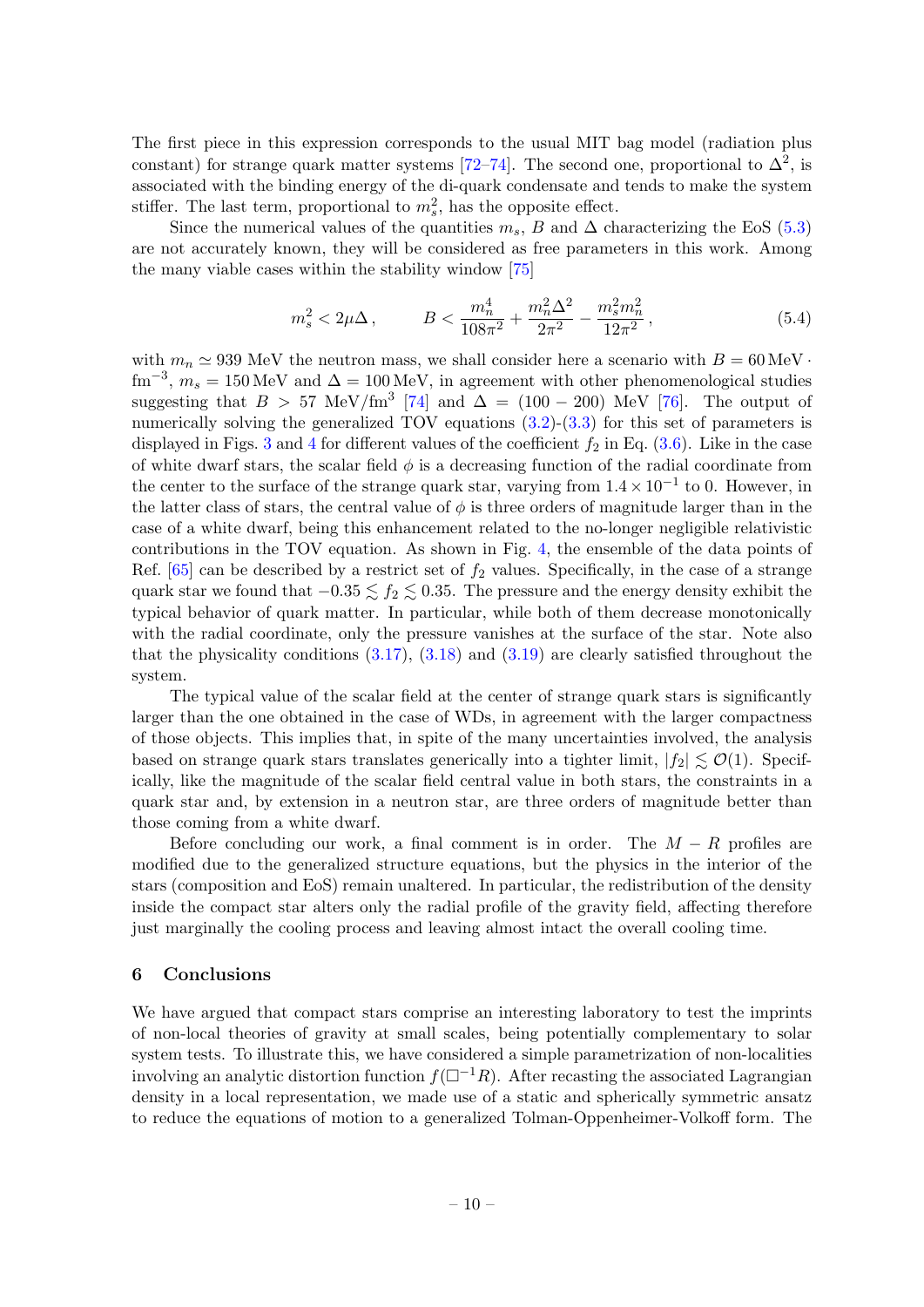impact of non-localities on compact astrophysical objects has been estimated by considering two physically-motivated equations of state: i) a Chandrasekhar model describing white dwarfs, and ii) a color-flavor locked phase describing quark matter in very dense strange stars, understanding the latest as a proxy of neutron stars in terms of compactness. In both cases, we have obtained well-behaved metric solutions satisfying causality and stability criteria and able to describe realistic astrophysical configurations. Our results confirm the naive expectation: more compact objects give rise to qualitatively tighter constraints on nonlocalities. We found that the bounds coming from compact objects, such as strange stars or their close neutron stars companions, allow us to obtain stronger constraints on non-local gravity theories in comparison with white dwarf stars. Specifically, we have found that the parameter  $f_2$  in Eq. [\(3.6\)](#page-4-1) is three to four orders of magnitude tighter constrained by those stars than by white dwarfs, at least for the data sets considered here.

The quantitative results presented in this paper should be of course taken with care, given the current theoretical and observational uncertainties on the defining properties of these compact stars. Note, however, that this line of research is expected to grow in the near future, given the significant amount of data that will be available from the next generation of astronomical surveys. On the one hand, recent models of stellar populations suggest that galaxies like the Milky Way contain about ten billion white dwarfs [\[77\]](#page-15-7). The GAIA mission alone has very likely discovered already more than 260.000 white dwarfs in the Solar neighbourhood [\[78\]](#page-15-8), making these compact stars potential laboratories for testing alternative theories of gravity. On the other hand, the upcoming X-ray and radio surveys [\[79\]](#page-15-9) will also increase considerably the number of neutron and potential strange quark stars observed, particularly in the central region of the Milky Way [\[80\]](#page-15-10), where the number of compact objects is expected to be significant.

#### Acknowledgments

We thank the Fundação para a Ciência e Tecnologia (FCT), Portugal, for the financial support to the Center for Astrophysics and Gravitation-CENTRA, Instituto Superior Técnico, Universidade de Lisboa, through the Project No. UIDB/00099/2020. G. P. and I. L. acknowledge also the support of this agency through the grant No. PTDC/FIS-AST/28920/2017. J. R. thanks Anupam Mazumdar for useful discussions on the landscape on non-local theories of gravity and the Funda¸c˜ao para a Ciˆencia e a Tecnologia (Portugal) for financial support through the CEECIND/01091/2018 grant.

# References

- <span id="page-11-0"></span>[1] W. Siegel, Stringy gravity at short distances, [hep-th/0309093](https://arxiv.org/abs/hep-th/0309093).
- <span id="page-11-1"></span>[2] G. Calcagni and L. Modesto, Nonlocal quantum gravity and M-theory, [Phys. Rev.](https://doi.org/10.1103/PhysRevD.91.124059) **D91** (2015) [124059,](https://doi.org/10.1103/PhysRevD.91.124059) [[1404.2137](https://arxiv.org/abs/1404.2137)].
- <span id="page-11-2"></span>[3] A. O. Barvinsky, Aspects of Nonlocality in Quantum Field Theory, Quantum Gravity and Cosmology, [Mod. Phys. Lett.](https://doi.org/10.1142/S0217732315400039) A30 (2015) 1540003, [[1408.6112](https://arxiv.org/abs/1408.6112)].
- [4] A. Codello and R. K. Jain, Covariant Effective Field Theory of Gravity I: Formalism and Curvature expansion, [1507.06308](https://arxiv.org/abs/1507.06308).
- <span id="page-11-3"></span>[5] J. F. Donoghue and B. K. El-Menoufi, Covariant non-local action for massless QED and the curvature expansion, JHEP 10 [\(2015\) 044,](https://doi.org/10.1007/JHEP10(2015)044) [[1507.06321](https://arxiv.org/abs/1507.06321)].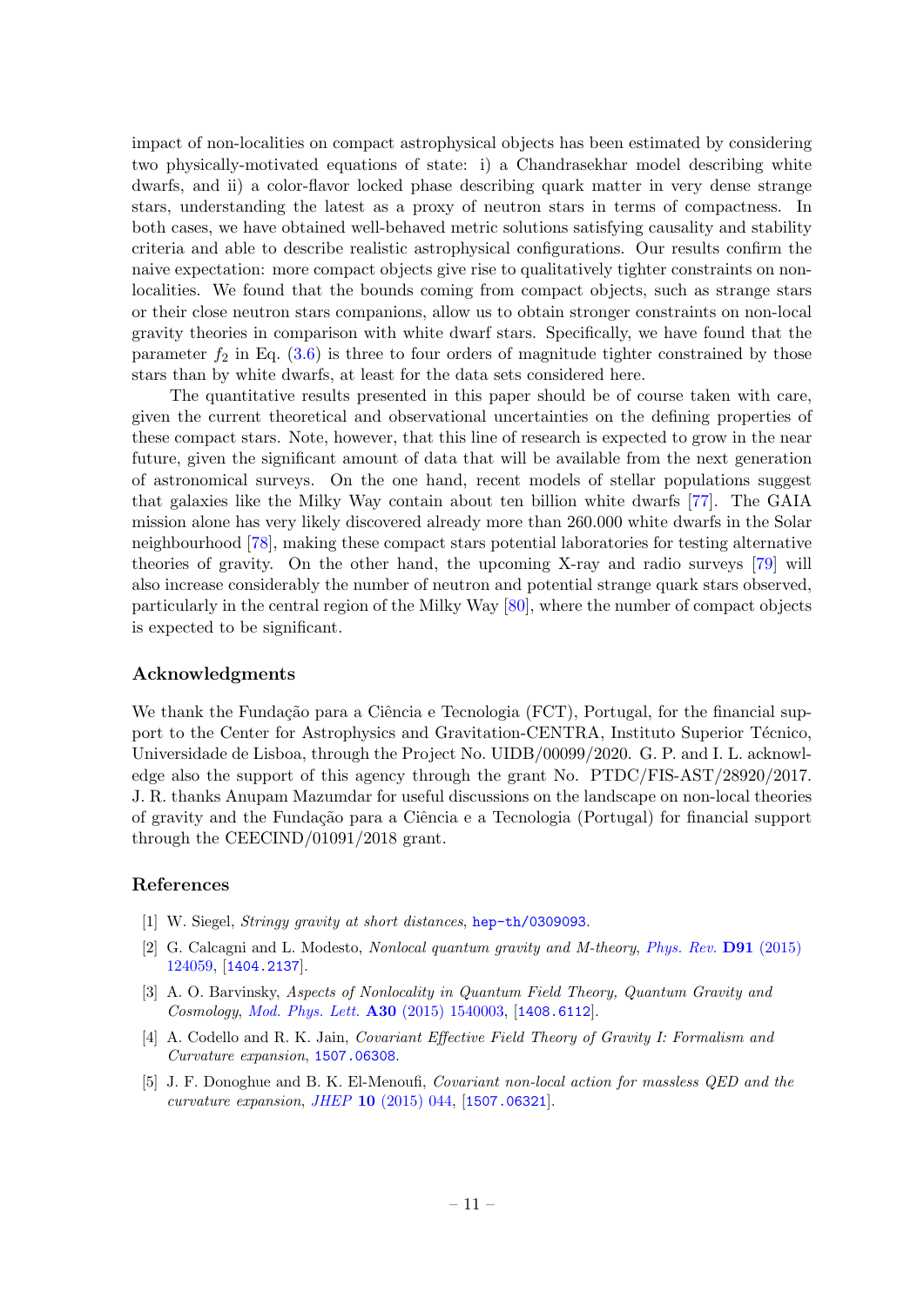- <span id="page-12-0"></span>[6] C. Wetterich, Effective nonlocal Euclidean gravity, [Gen. Rel. Grav.](https://doi.org/10.1023/A:1018837319976) 30 (1998) 159–172, [[gr-qc/9704052](https://arxiv.org/abs/gr-qc/9704052)].
- <span id="page-12-1"></span>[7] A. O. Barvinsky, Serendipitous discoveries in nonlocal gravity theory, [Phys. Rev.](https://doi.org/10.1103/PhysRevD.85.104018) D85 (2012) [104018,](https://doi.org/10.1103/PhysRevD.85.104018) [[1112.4340](https://arxiv.org/abs/1112.4340)].
- <span id="page-12-2"></span>[8] S. Deser and R. P. Woodard, Nonlocal Cosmology, [Phys. Rev. Lett.](https://doi.org/10.1103/PhysRevLett.99.111301) 99 (2007) 111301, [[0706.2151](https://arxiv.org/abs/0706.2151)].
- <span id="page-12-3"></span>[9] S. Nojiri and S. D. Odintsov, Modified non-local- $F(R)$  gravity as the key for the inflation and dark energy, Phys. Lett. B **659** (2008) 821-826, [[0708.0924](https://arxiv.org/abs/0708.0924)].
- [10] S. Capozziello, E. Elizalde, S. Nojiri and S. D. Odintsov, Accelerating cosmologies from non-local higher-derivative gravity, Phys. Lett. B  $671$  (2009) 193-198, [[0809.1535](https://arxiv.org/abs/0809.1535)].
- <span id="page-12-4"></span>[11] T. S. Koivisto, Newtonian limit of nonlocal cosmology, Phys. Rev. D78 [\(2008\) 123505,](https://doi.org/10.1103/PhysRevD.78.123505) [[0807.3778](https://arxiv.org/abs/0807.3778)].
- <span id="page-12-5"></span>[12] C. Deffayet and R. P. Woodard, Reconstructing the Distortion Function for Nonlocal Cosmology, JCAP 0908 [\(2009\) 023,](https://doi.org/10.1088/1475-7516/2009/08/023) [[0904.0961](https://arxiv.org/abs/0904.0961)].
- [13] T. Biswas, T. Koivisto and A. Mazumdar, Towards a resolution of the cosmological singularity in non-local higher derivative theories of gravity, JCAP 11 [\(2010\) 008,](https://doi.org/10.1088/1475-7516/2010/11/008) [[1005.0590](https://arxiv.org/abs/1005.0590)].
- <span id="page-12-6"></span>[14] S. Nojiri and S. D. Odintsov, Unified cosmic history in modified gravity: from F(R) theory to Lorentz non-invariant models, Phys. Rept.  $505$  [\(2011\) 59–144,](https://doi.org/10.1016/j.physrep.2011.04.001) [[1011.0544](https://arxiv.org/abs/1011.0544)].
- [15] T. Biswas, A. S. Koshelev, A. Mazumdar and S. Y. Vernov, Stable bounce and inflation in non-local higher derivative cosmology, JCAP 08 [\(2012\) 024,](https://doi.org/10.1088/1475-7516/2012/08/024) [[1206.6374](https://arxiv.org/abs/1206.6374)].
- <span id="page-12-7"></span>[16] S. Deser and R. P. Woodard, Observational Viability and Stability of Nonlocal Cosmology, JCAP 11 [\(2013\) 036,](https://doi.org/10.1088/1475-7516/2013/11/036) [[1307.6639](https://arxiv.org/abs/1307.6639)].
- <span id="page-12-8"></span>[17] R. P. Woodard, Nonlocal Models of Cosmic Acceleration, Found. Phys. 44 (2014) 213-233, [[1401.0254](https://arxiv.org/abs/1401.0254)].
- [18] N. Arkani-Hamed, S. Dimopoulos, G. Dvali and G. Gabadadze, Nonlocal modification of gravity and the cosmological constant problem, [hep-th/0209227](https://arxiv.org/abs/hep-th/0209227).
- [19] G. Dvali, Predictive Power of Strong Coupling in Theories with Large Distance Modified Gravity, [New J. Phys.](https://doi.org/10.1088/1367-2630/8/12/326) 8 (2006) 326, [[hep-th/0610013](https://arxiv.org/abs/hep-th/0610013)].
- [20] G. Dvali, S. Hofmann and J. Khoury, Degravitation of the cosmological constant and graviton width, Phys. Rev. D 76 [\(2007\) 084006,](https://doi.org/10.1103/PhysRevD.76.084006) [[hep-th/0703027](https://arxiv.org/abs/hep-th/0703027)].
- <span id="page-12-9"></span>[21] E. Elizalde, E. O. Pozdeeva and S. Yu. Vernov, Reconstruction Procedure in Nonlocal Models, [Class. Quant. Grav.](https://doi.org/10.1088/0264-9381/30/3/035002) 30 (2013) 035002, [[1209.5957](https://arxiv.org/abs/1209.5957)].
- [22] M. Maggiore, Phantom dark energy from nonlocal infrared modifications of general relativity, Phys. Rev. D 89 [\(2014\) 043008,](https://doi.org/10.1103/PhysRevD.89.043008) [[1307.3898](https://arxiv.org/abs/1307.3898)].
- <span id="page-12-10"></span>[23] A. Barreira, B. Li, W. A. Hellwing, C. M. Baugh and S. Pascoli, Nonlinear structure formation in Nonlocal Gravity, JCAP 09 [\(2014\) 031,](https://doi.org/10.1088/1475-7516/2014/09/031) [[1408.1084](https://arxiv.org/abs/1408.1084)].
- <span id="page-12-11"></span>[24] A. Conroy, T. Koivisto, A. Mazumdar and A. Teimouri, Generalized quadratic curvature, non-local infrared modifications of gravity and Newtonian potentials, [Class. Quant. Grav.](https://doi.org/10.1088/0264-9381/32/1/015024) 32  $(2015)$  015024, [[1406.4998](https://arxiv.org/abs/1406.4998)].
- [25] H. Nersisyan, Y. Akrami, L. Amendola, T. S. Koivisto and J. Rubio, Dynamical analysis of  $R\frac{1}{\Box}$  $\frac{1}{\Box^2}R$  cosmology: Impact of initial conditions and constraints from supernovae, [Phys. Rev. D](https://doi.org/10.1103/PhysRevD.94.043531)  $94(2016) 043531, [1606.04349]$  $94(2016) 043531, [1606.04349]$  $94(2016) 043531, [1606.04349]$  $94(2016) 043531, [1606.04349]$  $94(2016) 043531, [1606.04349]$ .
- <span id="page-12-12"></span>[26] C.-Y. Chen, P. Chen and S. Park, Primordial bouncing cosmology in the Deser-Woodard nonlocal gravity, Phys. Lett. B 796 [\(2019\) 112–116,](https://doi.org/10.1016/j.physletb.2019.07.024) [[1905.04557](https://arxiv.org/abs/1905.04557)].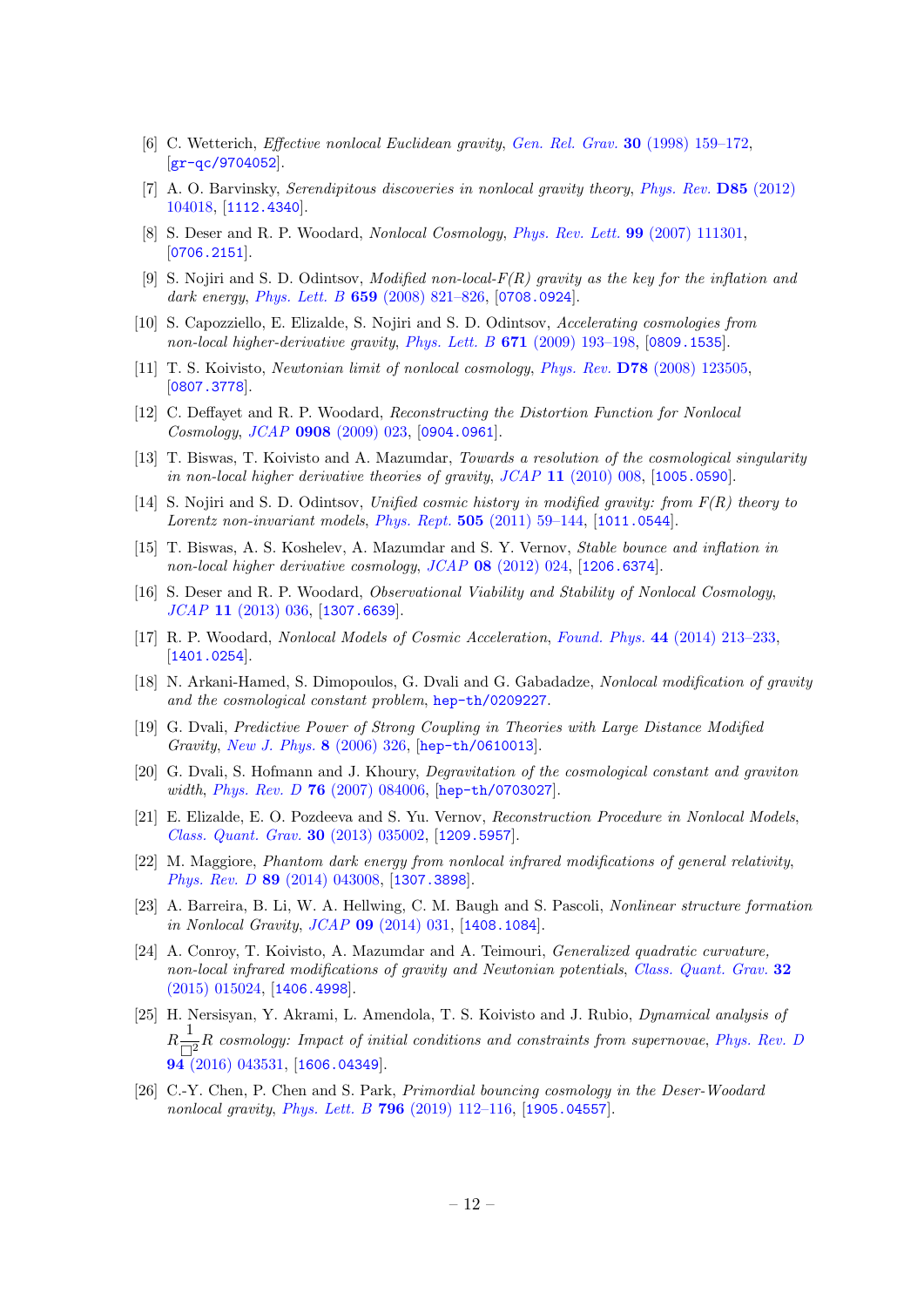- [27] H. Nersisyan, Y. Akrami, L. Amendola, T. S. Koivisto, J. Rubio and A. R. Solomon, Instabilities in tensorial nonlocal gravity, Phys. Rev. D 95 [\(2017\) 043539,](https://doi.org/10.1103/PhysRevD.95.043539) [[1610.01799](https://arxiv.org/abs/1610.01799)].
- <span id="page-13-3"></span>[28] E. Belgacem, A. Finke, A. Frassino and M. Maggiore, Testing nonlocal gravity with Lunar Laser Ranging, JCAP 02 [\(2019\) 035,](https://doi.org/10.1088/1475-7516/2019/02/035) [[1812.11181](https://arxiv.org/abs/1812.11181)].
- [29] L. Amendola, Y. Dirian, H. Nersisyan and S. Park, Observational Constraints in Nonlocal Gravity: the Deser-Woodard Case, JCAP 03 [\(2019\) 045,](https://doi.org/10.1088/1475-7516/2019/03/045) [[1901.07832](https://arxiv.org/abs/1901.07832)].
- [30] S. Deser and R. P. Woodard, Nonlocal Cosmology II Cosmic acceleration without fine tuning or dark energy, JCAP 06 [\(2019\) 034,](https://doi.org/10.1088/1475-7516/2019/06/034) [[1902.08075](https://arxiv.org/abs/1902.08075)].
- <span id="page-13-0"></span>[31] S. X. Tian and Z.-H. Zhu, Newtonian approximation and possible time-varying G in nonlocal gravities, Phys. Rev. D 99 [\(2019\) 064044,](https://doi.org/10.1103/PhysRevD.99.064044) [[1903.11428](https://arxiv.org/abs/1903.11428)].
- <span id="page-13-1"></span>[32] M. B. Tsang et al., Constraints on the symmetry energy and neutron skins from experiments and theory, Phys. Rev. C  $86$  [\(2012\) 015803,](https://doi.org/10.1103/PhysRevC.86.015803) [[1204.0466](https://arxiv.org/abs/1204.0466)].
- <span id="page-13-2"></span>[33] E. Belgacem, Y. Dirian, S. Foffa and M. Maggiore, Nonlocal gravity. Conceptual aspects and cosmological predictions, JCAP 03 [\(2018\) 002,](https://doi.org/10.1088/1475-7516/2018/03/002) [[1712.07066](https://arxiv.org/abs/1712.07066)].
- <span id="page-13-4"></span>[34] N. A. Koshelev, *Comments on scalar-tensor representation of nonlocally corrected gravity*, Grav. Cosmol. 15 [\(2009\) 220–223,](https://doi.org/10.1134/S0202289309030049) [[0809.4927](https://arxiv.org/abs/0809.4927)].
- <span id="page-13-5"></span>[35] D. Momeni, H. Gholizade, M. Raza and R. Myrzakulov, Tolman–Oppenheimer–Volkoff equations in nonlocal  $f(R)$  gravity, [Int. J. Mod. Phys. A](https://doi.org/10.1142/S0217751X15500931) 30 (2015) 1550093, [[1502.05000](https://arxiv.org/abs/1502.05000)].
- <span id="page-13-6"></span>[36] R. C. Tolman, Static solutions of einstein's field equations for spheres of fluid, [Phys. Rev.](https://doi.org/10.1103/PhysRev.55.364) 55 [\(Feb, 1939\) 364–373.](https://doi.org/10.1103/PhysRev.55.364)
- <span id="page-13-7"></span>[37] J. R. Oppenheimer and G. M. Volkoff, On massive neutron cores, Phys. Rev. 55 [\(Feb, 1939\)](https://doi.org/10.1103/PhysRev.55.374) [374–381.](https://doi.org/10.1103/PhysRev.55.374)
- <span id="page-13-8"></span>[38] C. C. Moustakidis, The stability of relativistic stars and the role of the adiabatic index, [Gen.](https://doi.org/10.1007/s10714-017-2232-9) [Rel. Grav.](https://doi.org/10.1007/s10714-017-2232-9) 49 (2017) 68, [[1612.01726](https://arxiv.org/abs/1612.01726)].
- <span id="page-13-9"></span>[39] L. G. Althaus, A. H. Córsico, J. Isern and E. García-Berro, Evolutionary and pulsational properties of white dwarf stars,  $AAPR$  18 [\(Oct., 2010\) 471–566,](https://doi.org/10.1007/s00159-010-0033-1) [[1007.2659](https://arxiv.org/abs/1007.2659)].
- <span id="page-13-10"></span>[40] B. M. S. Hansen and J. Liebert, Cool White Dwarfs, ARAA 41 [\(Jan., 2003\) 465–515.](https://doi.org/10.1146/annurev.astro.41.081401.155117)
- <span id="page-13-11"></span>[41] I. D. Saltas, I. Sawicki and I. Lopes, White dwarfs and revelations, JCAP 2018 [\(May, 2018\)](https://doi.org/10.1088/1475-7516/2018/05/028) [028,](https://doi.org/10.1088/1475-7516/2018/05/028) [[1803.00541](https://arxiv.org/abs/1803.00541)].
- <span id="page-13-12"></span>[42] L. Mestel, On the theory of white dwarf stars. I. The energy sources of white dwarfs, [MNRAS](https://doi.org/10.1093/mnras/112.6.583) 112 [\(Jan., 1952\) 583.](https://doi.org/10.1093/mnras/112.6.583)
- <span id="page-13-13"></span>[43] G. Panotopoulos and I. Lopes, White dwarf cooling via gravity portals, \prd 101 [\(Jan., 2020\)](https://doi.org/10.1103/PhysRevD.101.023017) [023017,](https://doi.org/10.1103/PhysRevD.101.023017) [[2001.06004](https://arxiv.org/abs/2001.06004)].
- <span id="page-13-14"></span>[44] S. Chandrasekhar, The highly collapsed configurations of a stellar mass (Second paper), [Mon.](https://doi.org/10.1093/mnras/95.3.207) [Not. Roy. Astron. Soc.](https://doi.org/10.1093/mnras/95.3.207) 95 (1935) 207–225.
- <span id="page-13-15"></span>[45] P. D. Group, P. A. Zyla, R. M. Barnett, J. Beringer, O. Dahl, D. A. Dwyer et al., Review of Particle Physics, [Progress of Theoretical and Experimental Physics](https://doi.org/10.1093/ptep/ptaa104) 2020 (08, 2020) , [[https://academic.oup.com/ptep/article-pdf/2020/8/083C01/34673722/ptaa104.pdf](https://arxiv.org/abs/https://academic.oup.com/ptep/article-pdf/2020/8/083C01/34673722/ptaa104.pdf)].
- <span id="page-13-16"></span>[46] S. G. Parsons, B. T. Gänsicke, T. R. Marsh, R. P. Ashley, M. C. P. Bours, E. Breedt et al., Testing the white dwarf mass–radius relationship with eclipsing binaries, [Monthly Notices of the](https://doi.org/10.1093/mnras/stx1522) [Royal Astronomical Society](https://doi.org/10.1093/mnras/stx1522) 470 (Jun, 2017) 4473–4492.
- <span id="page-13-17"></span>[47] E. E. Salpeter, Energy and Pressure of a Zero-Temperature Plasma, [Astrophys. J.](https://doi.org/10.1086/147194) 134 (1961) [669–682.](https://doi.org/10.1086/147194)
- <span id="page-13-18"></span>[48] T. Hamada and E. E. Salpeter, *Models for Zero-Temperature Stars.*, *[Astrophys. J.](https://doi.org/10.1086/147195)* **134** (Nov., [1961\) 683.](https://doi.org/10.1086/147195)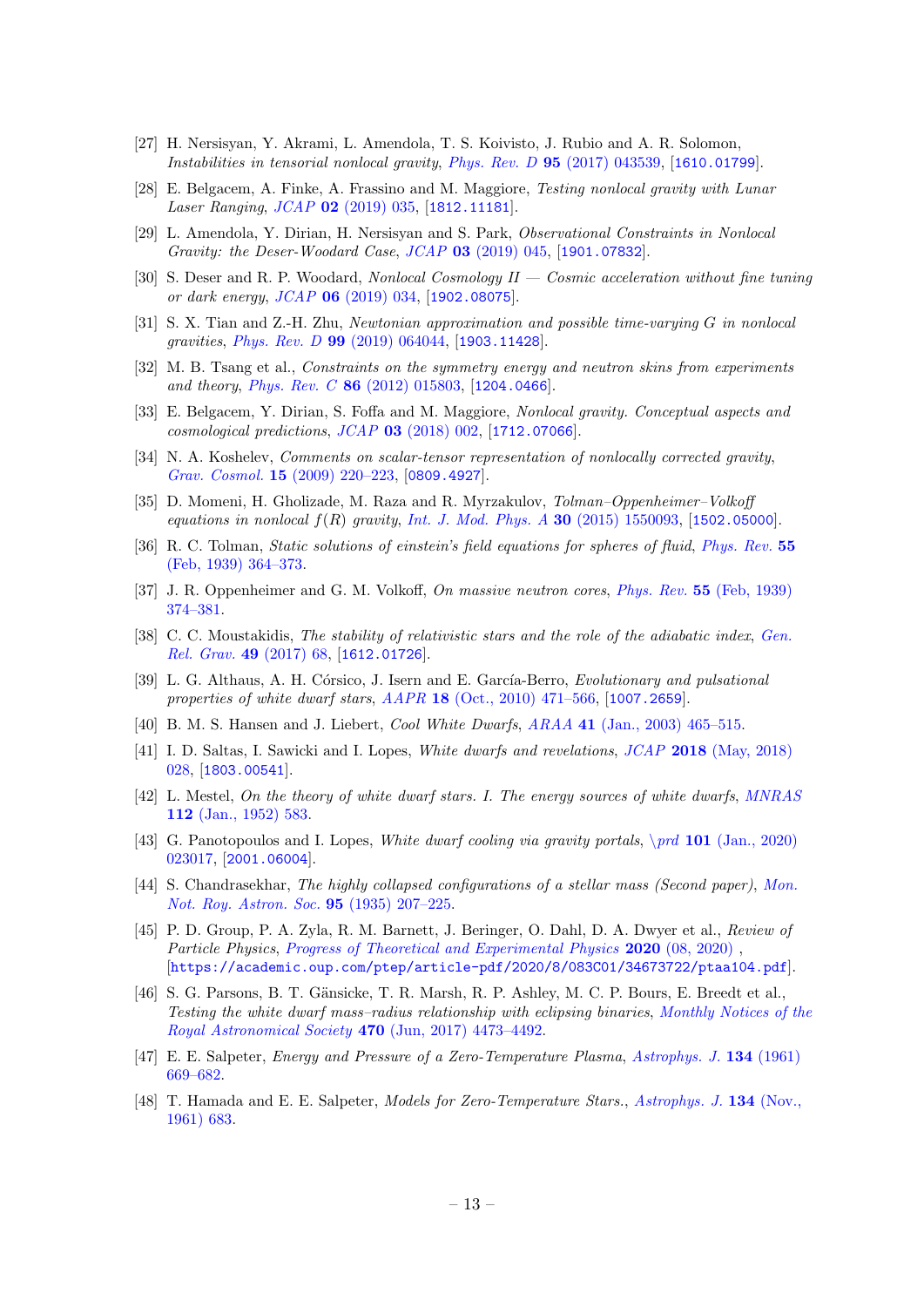- <span id="page-14-0"></span>[49] J. A. Panei, L. G. Althaus and O. G. Benvenuto, Mass-radius relations for white dwarf stars of different internal compositions, Astron. Astrophys. 353 (2000) 970, [[astro-ph/9909499](https://arxiv.org/abs/astro-ph/9909499)].
- <span id="page-14-1"></span>[50] B. P. Abbott et al., Multi-messenger Observations of a Binary Neutron Star Merger, [Astrophys. J. Lett.](https://doi.org/10.3847/2041-8213/aa91c9) 848 (2017) L12, [[1710.05833](https://arxiv.org/abs/1710.05833)].
- <span id="page-14-2"></span>[51] LIGO Scientific, Virgo, Fermi-GBM, INTEGRAL collaboration, B. P. Abbott et al., Gravitational Waves and Gamma-rays from a Binary Neutron Star Merger: GW170817 and GRB 170817A, [Astrophys. J. Lett.](https://doi.org/10.3847/2041-8213/aa920c) 848 (2017) L13, [[1710.05834](https://arxiv.org/abs/1710.05834)].
- <span id="page-14-3"></span>[52] J. M. Ezquiaga and M. Zumalacárregui, Dark Energy After GW170817: Dead Ends and the Road Ahead, [Phys. Rev. Lett.](https://doi.org/10.1103/PhysRevLett.119.251304) 119 (2017) 251304, [[1710.05901](https://arxiv.org/abs/1710.05901)].
- [53] P. Creminelli and F. Vernizzi, Dark Energy after GW170817 and GRB170817A, [Phys. Rev.](https://doi.org/10.1103/PhysRevLett.119.251302) Lett. **119** [\(2017\) 251302,](https://doi.org/10.1103/PhysRevLett.119.251302) [[1710.05877](https://arxiv.org/abs/1710.05877)].
- [54] J. Sakstein and B. Jain, Implications of the Neutron Star Merger GW170817 for Cosmological Scalar-Tensor Theories, [Phys. Rev. Lett.](https://doi.org/10.1103/PhysRevLett.119.251303) 119 (2017) 251303, [[1710.05893](https://arxiv.org/abs/1710.05893)].
- <span id="page-14-4"></span>[55] T. Baker, E. Bellini, P. G. Ferreira, M. Lagos, J. Noller and I. Sawicki, Strong constraints on cosmological gravity from GW170817 and GRB 170817A, [Phys. Rev. Lett.](https://doi.org/10.1103/PhysRevLett.119.251301) 119 (2017) 251301, [[1710.06394](https://arxiv.org/abs/1710.06394)].
- <span id="page-14-5"></span>[56] B. Margalit and B. D. Metzger, Constraining the Maximum Mass of Neutron Stars From Multi-Messenger Observations of GW170817, [Astrophys. J. Lett.](https://doi.org/10.3847/2041-8213/aa991c) 850 (2017) L19, [[1710.05938](https://arxiv.org/abs/1710.05938)].
- [57] A. Bauswein, O. Just, H.-T. Janka and N. Stergioulas, Neutron-star radius constraints from GW170817 and future detections, [Astrophys. J. Lett.](https://doi.org/10.3847/2041-8213/aa9994) 850 (2017) L34, [[1710.06843](https://arxiv.org/abs/1710.06843)].
- [58] L. Rezzolla, E. R. Most and L. R. Weih, Using gravitational-wave observations and quasi-universal relations to constrain the maximum mass of neutron stars, [Astrophys. J. Lett.](https://doi.org/10.3847/2041-8213/aaa401) 852 [\(2018\) L25,](https://doi.org/10.3847/2041-8213/aaa401) [[1711.00314](https://arxiv.org/abs/1711.00314)].
- [59] M. Ruiz, S. L. Shapiro and A. Tsokaros, GW170817, General Relativistic Magnetohydrodynamic Simulations, and the Neutron Star Maximum Mass, [Phys. Rev. D](https://doi.org/10.1103/PhysRevD.97.021501) 97 [\(2018\) 021501,](https://doi.org/10.1103/PhysRevD.97.021501) [[1711.00473](https://arxiv.org/abs/1711.00473)].
- [60] E. Annala, T. Gorda, A. Kurkela and A. Vuorinen, Gravitational-wave constraints on the neutron-star-matter Equation of State, [Phys. Rev. Lett.](https://doi.org/10.1103/PhysRevLett.120.172703) 120 (2018) 172703, [[1711.02644](https://arxiv.org/abs/1711.02644)].
- [61] D. Radice, A. Perego, F. Zappa and S. Bernuzzi, GW170817: Joint Constraint on the Neutron Star Equation of State from Multimessenger Observations, [Astrophys. J. Lett.](https://doi.org/10.3847/2041-8213/aaa402) 852 (2018) L29, [[1711.03647](https://arxiv.org/abs/1711.03647)].
- <span id="page-14-6"></span>[62] E. R. Most, L. R. Weih, L. Rezzolla and J. Schaffner-Bielich, New constraints on radii and tidal deformabilities of neutron stars from GW170817, [Phys. Rev. Lett.](https://doi.org/10.1103/PhysRevLett.120.261103) 120 (2018) 261103, [[1803.00549](https://arxiv.org/abs/1803.00549)].
- <span id="page-14-7"></span>[63] E.-P. Zhou, X. Zhou and A. Li, Constraints on interquark interaction parameters with GW170817 in a binary strange star scenario, Phys. Rev. D 97 [\(2018\) 083015,](https://doi.org/10.1103/PhysRevD.97.083015) [[1711.04312](https://arxiv.org/abs/1711.04312)].
- <span id="page-14-8"></span>[64] A. Drago and G. Pagliara, Merger of two neutron stars: predictions from the two-families scenario, [Astrophys. J. Lett.](https://doi.org/10.3847/2041-8213/aaa40a) 852 (2018) L32, [[1710.02003](https://arxiv.org/abs/1710.02003)].
- <span id="page-14-11"></span>[65] A. Aziz, S. Ray, F. Rahaman, M. Khlopov and B. K. Guha, Constraining values of bag constant for strange star candidates, [Int. J. Mod. Phys.](https://doi.org/10.1142/S0218271819410062)  $D28$  (2019) 1941006, [[1906.00063](https://arxiv.org/abs/1906.00063)].
- <span id="page-14-9"></span>[66] N. Itoh, Hydrostatic Equilibrium of Hypothetical Quark Stars, [Prog. Theor. Phys.](https://doi.org/10.1143/PTP.44.291) 44 (1970) [291.](https://doi.org/10.1143/PTP.44.291)
- <span id="page-14-10"></span>[67] A. R. Bodmer, Collapsed nuclei, Phys. Rev. D 4 [\(1971\) 1601–1606.](https://doi.org/10.1103/PhysRevD.4.1601)
- <span id="page-14-12"></span>[68] H. Terazawa, Superhypernuclei in the Quark Shell Model, [J. Phys. Soc. Jap.](https://doi.org/10.1143/JPSJ.58.3555) 58 (1989) [3555–3563.](https://doi.org/10.1143/JPSJ.58.3555)